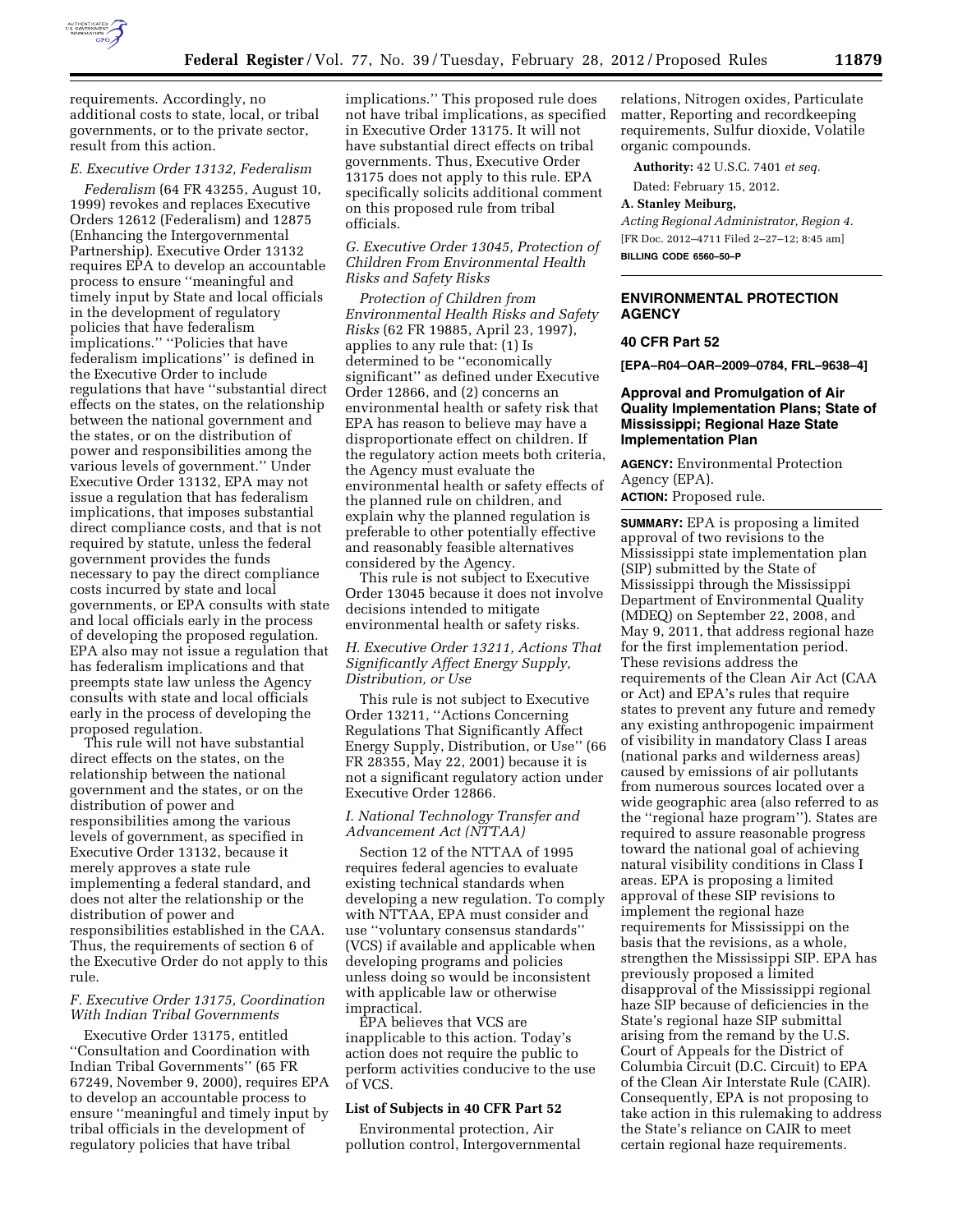**DATES:** Comments must be received on or before March 29, 2012.

**ADDRESSES:** Submit your comments, identified by Docket ID No. EPA–R04– OAR–2009–0784, by one of the following methods:

1. *[www.regulations.gov:](http://www.regulations.gov)* Follow the on-line instructions for submitting comments.

2. *Email: [benjamin.lynorae@epa.gov.](mailto:benjamin.lynorae@epa.gov)*  3. *Fax:* 404–562–9019.

4. *Mail:* EPA–R04–OAR–2009–0784, Regulatory Development Section, Air Planning Branch, Air, Pesticides and Toxics Management Division, U.S. Environmental Protection Agency, Region 4, 61 Forsyth Street, SW, Atlanta, Georgia 30303–8960.

5. *Hand Delivery or Courier:* Lynorae Benjamin, Chief, Regulatory Development Section, Air Planning Branch, Air, Pesticides and Toxics Management Division, U.S. Environmental Protection Agency, Region 4, 61 Forsyth Street, SW., Atlanta, Georgia 30303–8960. Such deliveries are only accepted during the Regional Office's normal hours of operation. The Regional Office's official hours of business are Monday through Friday, 8:30 to 4:30, excluding federal holidays.

*Instructions:* Direct your comments to Docket ID No. ''EPA–R04–OAR–2009– 0784.'' EPA's policy is that all comments received will be included in the public docket without change and may be made available online at *[www.regulations.gov,](http://www.regulations.gov)* including any personal information provided, unless the comment includes information claimed to be Confidential Business Information (CBI) or other information whose disclosure is restricted by statute. Do not submit through *[www.regulations.gov](http://www.regulations.gov)* or email, information that you consider to be CBI or otherwise protected. The *[www.regulations.gov](http://www.regulations.gov)* Web site is an ''anonymous access'' system, which means EPA will not know your identity or contact information unless you provide it in the body of your comment. If you send an email comment directly to EPA without going through *[www.regulations.gov,](http://www.regulations.gov)* your email address will be automatically captured and included as part of the comment that is placed in the public docket and made available on the Internet. If you submit an electronic comment, EPA recommends that you include your name and other contact information in the body of your comment and with any disk or CD–ROM you submit. If EPA cannot read your comment due to technical difficulties and cannot contact you for clarification, EPA may not be

able to consider your comment. Electronic files should avoid the use of special characters, any form of encryption, and be free of any defects or viruses. For additional information about EPA's public docket visit the EPA Docket Center homepage at *[http://](http://www.epa.gov/epahome/dockets.htm) [www.epa.gov/epahome/dockets.htm.](http://www.epa.gov/epahome/dockets.htm)* 

*Docket:* All documents in the electronic docket are listed in the *[www.regulations.gov](http://www.regulations.gov)* index. Although listed in the index, some information is not publicly available, i.e., CBI or other information whose disclosure is restricted by statute. Certain other material, such as copyrighted material, is not placed on the Internet and will be publicly available only in hard copy form. Publicly available docket materials are available either electronically in *[www.regulations.gov](http://www.regulations.gov)* or in hard copy at the Regulatory Development Section, Air Planning Branch, Air, Pesticides and Toxics Management Division, U.S. Environmental Protection Agency, Region 4, 61 Forsyth Street, SW, Atlanta, Georgia 30303–8960. EPA requests that if at all possible, you contact the person listed in the **FOR FURTHER INFORMATION CONTACT** section to schedule your inspection. The Regional Office's official hours of business are Monday through Friday, 8:30 to 4:30, excluding federal holidays.

**FOR FURTHER INFORMATION CONTACT:** Sara Waterson or Michele Notarianni, Regulatory Development Section, Air Planning Branch, Air, Pesticides and Toxics Management Division, U.S. Environmental Protection Agency, Region 4, 61 Forsyth Street, SW, Atlanta, Georgia 30303–8960. Sara Waterson can be reached at telephone number (404) 562–9061 and by electronic mail at *[waterson.sara@epa.gov.](mailto:waterson.sara@epa.gov)* Michele Notarianni can be reached at telephone number (404) 562–9031 and by electronic mail at

*[notarianni.michele@epa.gov.](mailto:notarianni.michele@epa.gov)* 

## **SUPPLEMENTARY INFORMATION:**

#### **Table of Contents**

- I. What action is EPA proposing to take?
- II. What is the background for EPA's proposed action?
	- A. The Regional Haze Problem B. Requirements of the CAA and EPA's
	- Regional Haze Rule (RHR) C. Roles of Agencies in Addressing
	- Regional Haze
- III. What are the requirements for the regional haze SIPs?
	- A. The CAA and the RHR
	- B. Determination of Baseline, Natural, and Current Visibility Conditions
	- C. Determination of Reasonable Progress Goals (RPGs)
- D. Best Available Retrofit Technology
- (BART)
- E. Long-Term Strategy (LTS)
- F. Coordinating Regional Haze and Reasonably Attributable Visibility Impairment (RAVI) LTS
- G. Monitoring Strategy and Other Implementation Plan Requirements
- H. Consultation With States and Federal Land Managers (FLMs)
- IV. What is EPA's analysis of Mississippi's regional haze submittal?
	- A. No Affected Class I Areas in Mississippi
	- B. Long-Term Strategy/Strategies
	- 1. Emissions Inventory for 2018 With Federal and State Control Requirements
	- 2. Modeling to Support the LTS and Determine Visibility Improvement for Uniform Rate of Progress
	- 3. Relative Contributions to Visibility Impairment: Pollutants, Source Categories, and Geographic Areas
	- 4. Procedure for Identifying Sources To Evaluate for Reasonable Progress Controls in Mississippi and Surrounding Areas
	- 5. BART
	- C. Coordination of RAVI and Regional Haze Requirements
	- D. Monitoring Strategy and Other Implementation Plan Requirements
	- E. Consultation With States and FLMs
	- 1. Consultation With Other States
	- 2. Consultation With the FLMs
- F. Periodic SIP Revisions and Five-Year Progress Reports
- V. What action is EPA taking?

VI. Statutory and Executive Order Reviews

# **I. What action is EPA proposing to take?**

EPA is proposing a limited approval of Mississippi's September 22, 2008, and May 9, 2011, SIP revisions addressing regional haze under CAA sections  $301(a)$  and  $110(k)(3)$  because the revisions as a whole strengthen the Mississippi SIP. Throughout this document, references to Mississippi's (or MDEQ's or the State's) ''regional haze SIP'' refer to Mississippi's original September 22, 2008, regional haze SIP submittal, as later amended in a SIP revision submitted May 9, 2011. This proposed rulemaking explains the basis for EPA's proposed limited approval action.1

In a separate action, EPA has previously proposed a limited disapproval of the Mississippi regional haze SIP because of deficiencies in the State's regional haze SIP submittal

<sup>1</sup>Under CAA sections 301(a) and 110(k)(6) and EPA's long-standing guidance, a limited approval results in approval of the entire SIP submittal, even of those parts that are deficient and prevent EPA from granting a full approval of the SIP revision. *Processing of State Implementation Plan (SIP) Revisions,* EPA Memorandum from John Calcagni, Director, Air Quality Management Division, OAQPS, to Air Division Directors, EPA Regional Offices I–X, September 7, 1992, (1992 Calcagni Memorandum) located at *[http://www.epa.gov/ttn/](http://www.epa.gov/ttn/caaa/t1/memoranda/siproc.pdf) [caaa/t1/memoranda/siproc.pdf.](http://www.epa.gov/ttn/caaa/t1/memoranda/siproc.pdf)*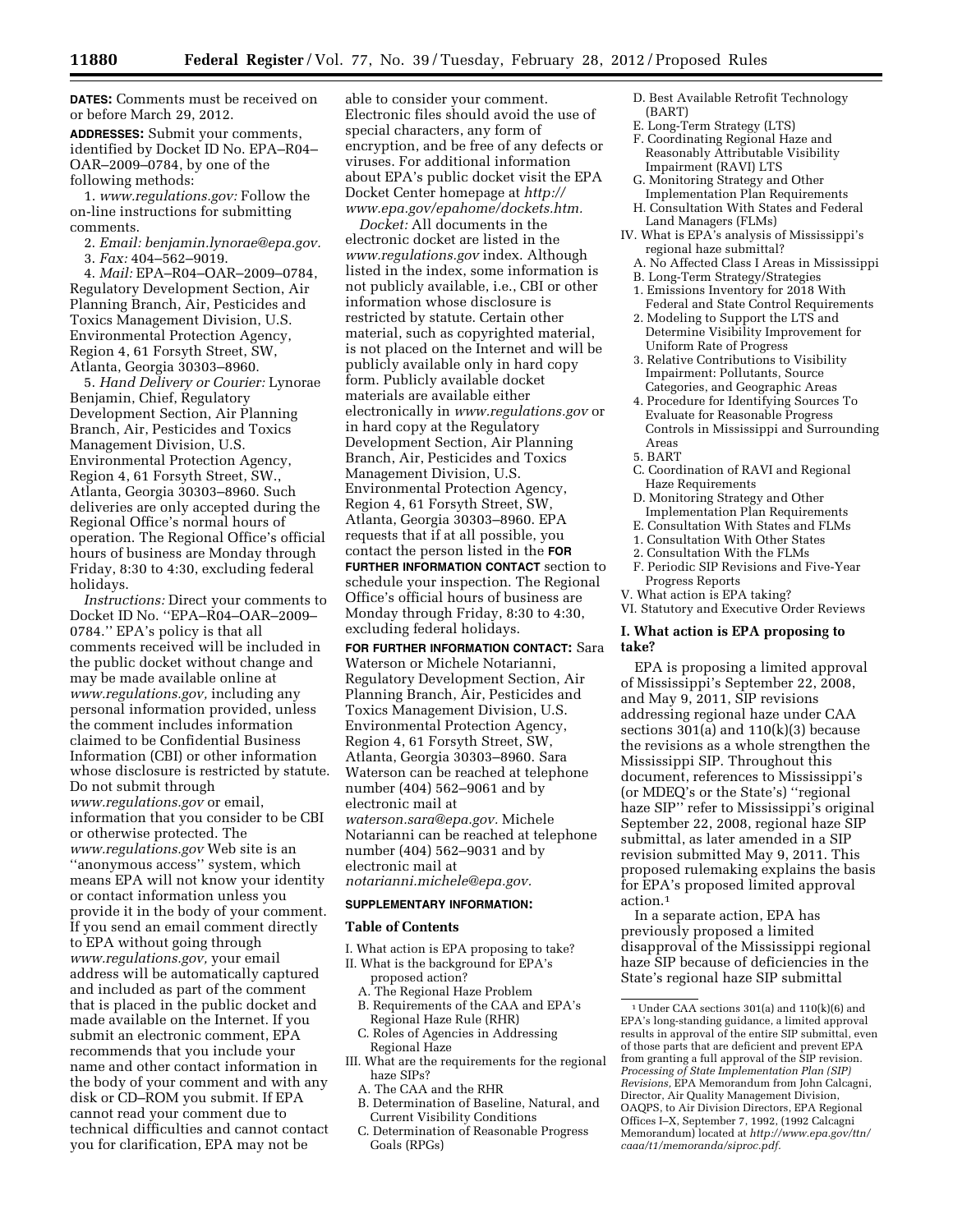arising from the State's reliance on CAIR to meet certain regional haze requirements. *See* 76 FR 82219 (December 30, 2011). EPA is not proposing to take action in today's rulemaking on issues associated with Mississippi's reliance on CAIR in its regional haze SIP.2 Comments on EPA's proposed limited disapproval of Mississippi's regional haze SIP are accepted at the docket for EPA's December 20, 2011 rulemaking (*see*  Docket ID No. EPA–HQ–OAR–2011– 0729). The comment period for EPA's December 30, 2011, rulemaking is scheduled to end on February 28, 2012.

# **II. What is the background for EPA's proposed action?**

## *A. The Regional Haze Problem*

Regional haze is visibility impairment that is produced by a multitude of sources and activities which are located across a broad geographic area and emit fine particles  $(PM_{2.5})$  (e.g., sulfates, nitrates, organic carbon, elemental carbon, and soil dust), and their precursors (e.g.,  $SO_2$ ,  $NO_X$ , and in some cases, ammonia  $(NH<sub>3</sub>)$  and volatile organic compounds (VOC)). Fine particle precursors react in the atmosphere to form fine particulate matter which impairs visibility by scattering and absorbing light. Visibility impairment reduces the clarity, color, and visible distance that one can see. PM<sub>2.5</sub> can also cause serious health effects and mortality in humans and contributes to environmental effects such as acid deposition and eutrophication.

Data from the existing visibility monitoring network, the ''Interagency Monitoring of Protected Visual Environments'' (IMPROVE) monitoring network, show that visibility impairment caused by air pollution occurs virtually all the time at most national park and wilderness areas. The average visual range<sup>3</sup> in many Class I areas 4 (i.e., national parks and memorial parks, wilderness areas, and international parks meeting certain size criteria) in the western United States is 100–150 kilometers, or about one-half to two-thirds of the visual range that would exist without anthropogenic air pollution. In most of the eastern Class I areas of the United States, the average visual range is less than 30 kilometers, or about one-fifth of the visual range that would exist under estimated natural conditions. *See* 64 FR 35715 (July 1, 1999).

# *B. Requirements of the CAA and EPA's Regional Haze Rule (RHR)*

In section 169A of the 1977 Amendments to the CAA, Congress created a program for protecting visibility in the nation's national parks and wilderness areas. This section of the CAA establishes as a national goal the ''prevention of any future, and the remedying of any existing, impairment of visibility in mandatory Class I areas which impairment results from manmade air pollution.'' On December 2, 1980, EPA promulgated regulations to address visibility impairment in Class I areas that is ''reasonably attributable'' to a single source or small group of sources, i.e., ''reasonably attributable visibility impairment.'' *See* 45 FR 80084. These regulations represented the first phase in addressing visibility impairment. EPA deferred action on regional haze that emanates from a variety of sources until monitoring,

viewed against the sky. 4Areas designated as mandatory Class I areas consist of national parks exceeding 6,000 acres, wilderness areas and national memorial parks exceeding 5,000 acres, and all international parks that were in existence on August 7, 1977. *See* 42 U.S.C. 7472(a). In accordance with section 169A of the CAA, EPA, in consultation with the Department of Interior, promulgated a list of 156 areas where visibility is identified as an important value. *See* 44 FR 69122 (November 30, 1979). The extent of a mandatory Class I area includes subsequent changes in boundaries, such as park expansions. *See* 42 U.S.C. 7472(a). Although states and tribes may designate as Class I additional areas which they consider to have visibility as an important value, the requirements of the visibility program set forth in section 169A of the CAA apply only to ''mandatory Class I Federal areas.'' Each mandatory Class I area is the responsibility of a ''Federal Land Manager.'' *See* 42 U.S.C. 7602(i). When the term ''Class I area'' is used in this action, it means a ''mandatory Class I Federal area.''

modeling, and scientific knowledge about the relationships between pollutants and visibility impairment were improved.

Congress added section 169B to the CAA in 1990 to address regional haze issues. EPA promulgated a rule to address regional haze on July 1, 1999 (64 FR 35713), the RHR. The RHR revised the existing visibility regulations to integrate into the regulation provisions addressing regional haze impairment and established a comprehensive visibility protection program for Class I areas. The requirements for regional haze, found at 40 CFR 51.308 and 51.309, are included in EPA's visibility protection regulations at 40 CFR 51.300–309. Some of the main elements of the regional haze requirements are summarized in section III of this preamble. The requirement to submit a regional haze SIP applies to all 50 states, the District of Columbia, and the Virgin Islands.5 40 CFR 51.308(b) requires states to submit the first implementation plan addressing regional haze visibility impairment no later than December 17, 2007.

## *C. Roles of Agencies in Addressing Regional Haze*

Successful implementation of the regional haze program will require longterm regional coordination among states, tribal governments, and various Federal agencies. As noted above, pollution affecting the air quality in Class I areas can be transported over long distances, even hundreds of kilometers. Therefore, to effectively address the problem of visibility impairment in Class I areas, states need to develop strategies in coordination with one another, taking into account the effect of emissions from one jurisdiction on the air quality in another.

Because the pollutants that lead to regional haze can originate from sources located across broad geographic areas, EPA has encouraged the states and tribes across the United States to address visibility impairment from a regional perspective. Five regional planning organizations (RPOs) were developed to address regional haze and related issues. The RPOs first evaluated technical information to better understand how their states and tribes impact Class I areas across the country, and then pursued the development of

<sup>2</sup>Mississippi's SIP revisions rely on CAIR to address BART requirements related to both nitrogen oxides ( $NO_X$ ) and sulfur dioxide ( $SO_2$ ). However, EPA's replacement rule for CAIR (i.e., the ''Transport Rule,'' also known as the Cross-State Air Pollution Rule) includes Mississippi only in the trading program to cover NO<sub>X</sub>. States such as Mississippi that are subject to the requirements of the Transport Rule trading program only for  $NO<sub>x</sub>$ must still address BART for  $SO<sub>2</sub>$  and other visibility impairing pollutants. On December 30, 2011, EPA proposed a limited disapproval of the Mississippi regional haze SIP because of deficiencies in the State's regional haze SIP submittal arising from the State's reliance on CAIR to meet certain regional haze requirements. In that action, EPA also proposed to issue a Federal Implementation Plan (FIP) to address the deficiencies in Mississippi's SIP associated with the BART requirements for  $\overline{NO_X}$  for electrical generating units (EGUs) based on EPA's proposed revisions to the RHR allowing states to substitute participation in the trading programs under the Transport Rule for source-specific BART. However, EPA did not propose a plan to address the deficiencies associated with the BART requirements for  $SO_2$  since the Transport Rule does not cover SO2 emissions from Mississippi EGUs. Because Mississippi also relied on CAIR in assessing the need for emissions reductions for  $SO_2$ from EGUs to satisfy BART requirements, the State will have to re-evaluate EGUs with respect to  $SO<sub>2</sub>$ BART requirements.

<sup>3</sup> Visual range is the greatest distance, in kilometers or miles, at which a dark object can be

<sup>5</sup>Albuquerque/Bernalillo County in New Mexico must also submit a regional haze SIP to completely satisfy the requirements of section  $110(a)(2)(D)$  of the CAA for the entire State of New Mexico under the New Mexico Air Quality Control Act (section 74–2–4).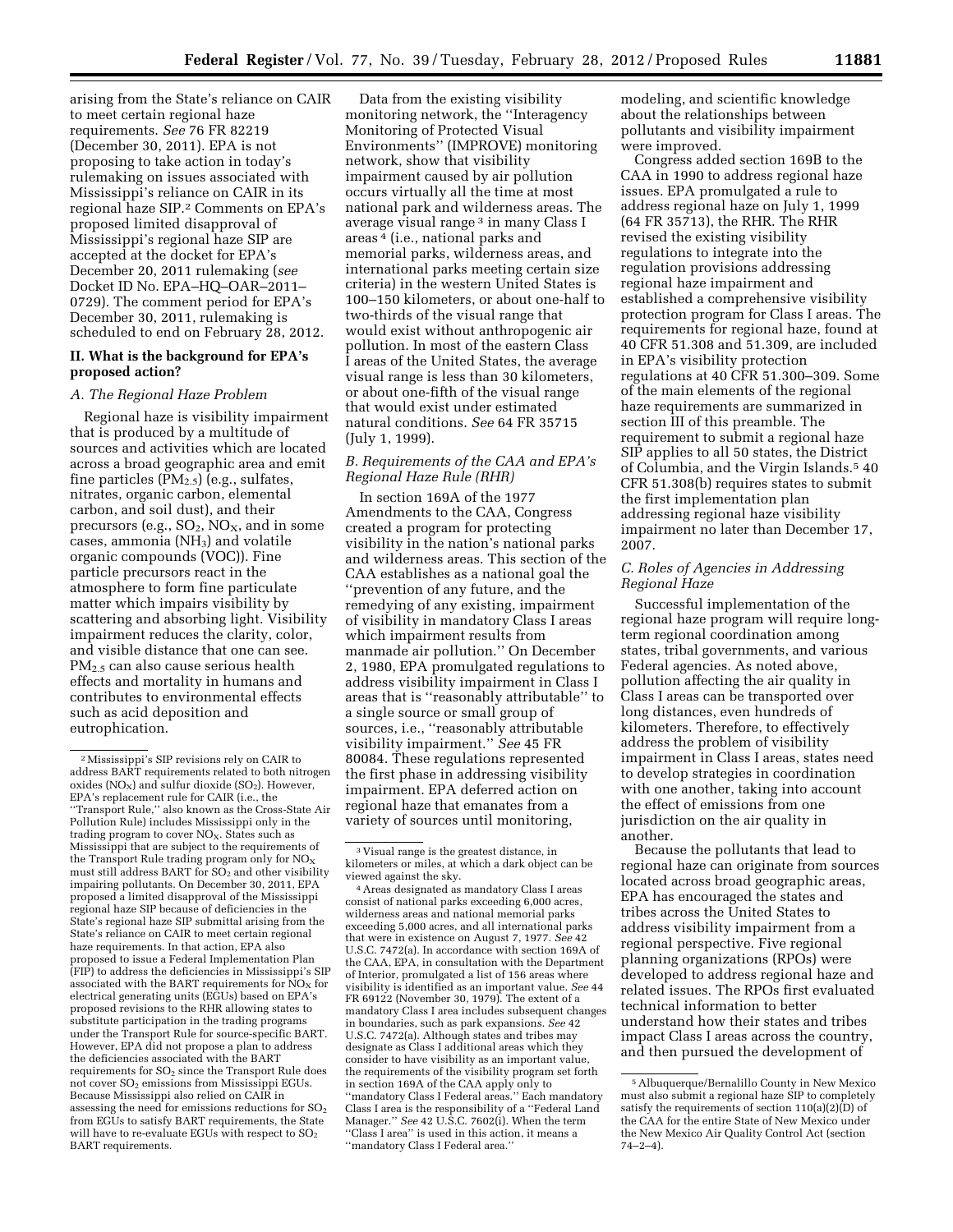regional strategies to reduce emissions of particulate matter (PM) and other pollutants leading to regional haze.

The Visibility Improvement State and Tribal Association of the Southeast (VISTAS) RPO is a collaborative effort of state governments, tribal governments, and various federal agencies established to initiate and coordinate activities associated with the management of regional haze, visibility and other air quality issues in the southeastern United States. Member state and tribal governments include: Alabama, Florida, Georgia, Kentucky, Mississippi, North Carolina, South Carolina, Tennessee, Virginia, West Virginia, and the Eastern Band of the Cherokee Indians.

## **III. What are the requirements for Regional haze SIPs?**

## *A. The CAA and the RHR*

Regional haze SIPs must assure reasonable progress towards the national goal of achieving natural visibility conditions in Class I areas. Section 169A of the CAA and EPA's implementing regulations require states to establish long-term strategies for making reasonable progress toward meeting this goal. Implementation plans must also give specific attention to certain stationary sources that were in existence on August 7, 1977, but were not in operation before August 7, 1962, and require these sources, where appropriate, to install BART controls for the purpose of eliminating or reducing visibility impairment. The specific regional haze SIP requirements are discussed in further detail below.

# *B. Determination of Baseline, Natural, and Current Visibility Conditions*

The RHR establishes the deciview as the principal metric or unit for expressing visibility. This visibility metric expresses uniform changes in haziness in terms of common increments across the entire range of visibility conditions, from pristine to extremely hazy conditions. Visibility expressed in deciviews is determined by using air quality measurements to estimate light extinction and then transforming the value of light extinction using a logarithm function. The deciview is a more useful measure for tracking progress in improving visibility than light extinction itself because each deciview change is an equal incremental change in visibility perceived by the human eye. Most people can detect a change in visibility at one deciview.6

The deciview is used in expressing RPGs (which are interim visibility goals towards meeting the national visibility goal), defining baseline, current, and natural conditions, and tracking changes in visibility. The regional haze SIPs must contain measures that ensure ''reasonable progress'' toward the national goal of preventing and remedying visibility impairment in Class I areas caused by anthropogenic air pollution by reducing anthropogenic emissions that cause regional haze. The national goal is a return to natural conditions, i.e., anthropogenic sources of air pollution would no longer impair visibility in Class I areas.

To track changes in visibility over time at each of the 156 Class I areas covered by the visibility program (40 CFR 81.401–437), and as part of the process for determining reasonable progress, states must calculate the degree of existing visibility impairment at each Class I area at the time of each regional haze SIP submittal and periodically review progress every five years, i.e., midway through each 10-year implementation period. To do this, the RHR requires states to determine the degree of impairment (in deciviews) for the average of the 20 percent least impaired (''best'') and 20 percent most impaired (''worst'') visibility days over a specified time period at each of their Class I areas. In addition, states must also develop an estimate of natural visibility conditions for the purpose of comparing progress toward the national goal. Natural visibility is determined by estimating the natural concentrations of pollutants that cause visibility impairment and then calculating total light extinction based on those estimates. EPA has provided guidance to states regarding how to calculate baseline, natural, and current visibility conditions in documents titled, EPA's *Guidance for Estimating Natural Visibility Conditions Under the Regional Haze Rule,* September 2003, (EPA–454/ B–03–005 located at *[http://www.epa.](http://www.epa.gov/ttncaaa1/t1/memoranda/rh_envcurhr_gd.pdf) [gov/ttncaaa1/t1/memoranda/rh](http://www.epa.gov/ttncaaa1/t1/memoranda/rh_envcurhr_gd.pdf)*\_ *[envcurhr](http://www.epa.gov/ttncaaa1/t1/memoranda/rh_envcurhr_gd.pdf)*\_*gd.pdf*), (hereinafter referred to as ''EPA's 2003 Natural Visibility Guidance''), and *Guidance for Tracking Progress Under the Regional Haze Rule,*  September 2003, (EPA–454/B–03–004 located at *[http://www.epa.gov/ttncaaa1/](http://www.epa.gov/ttncaaa1/t1/memoranda/rh_tpurhr_gd.pdf)  [t1/memoranda/rh](http://www.epa.gov/ttncaaa1/t1/memoranda/rh_tpurhr_gd.pdf)*\_*tpurhr*\_*gd.pdf*), (hereinafter referred to as ''EPA's 2003 Tracking Progress Guidance'').

For the first regional haze SIPs that were due by December 17, 2007, ''baseline visibility conditions'' were the starting points for assessing ''current'' visibility impairment. Baseline visibility conditions represent the degree of visibility impairment for the 20 percent

least impaired days and 20 percent most impaired days for each calendar year from 2000 to 2004. Using monitoring data for 2000 through 2004, states are required to calculate the average degree of visibility impairment for each Class I area, based on the average of annual values over the five-year period. The comparison of initial baseline visibility conditions to natural visibility conditions indicates the amount of improvement necessary to attain natural visibility, while the future comparison of baseline conditions to the then current conditions will indicate the amount of progress made. In general, the 2000–2004 baseline period is considered the time from which improvement in visibility is measured.

## *C. Determination of Reasonable Progress Goals (RPGs)*

The vehicle for ensuring continuing progress towards achieving the natural visibility goal is the submission of a series of regional haze SIPs from the states that establish two RPGs (i.e., two distinct goals, one for the ''best'' and one for the ''worst'' days) for every Class I area for each (approximately) 10-year implementation period. The RHR does not mandate specific milestones or rates of progress, but instead calls for states to establish goals that provide for ''reasonable progress'' toward achieving natural (i.e., ''background'') visibility conditions. In setting RPGs, states must provide for an improvement in visibility for the most impaired days over the (approximately) 10-year period of the SIP, and ensure no degradation in visibility for the least impaired days over the same period.

States have significant discretion in establishing RPGs, but are required to consider the following factors established in section 169A of the CAA and in EPA's RHR at 40 CFR 51.308(d)(1)(i)(A): (1) The costs of compliance; (2) the time necessary for compliance; (3) the energy and non-air quality environmental impacts of compliance; and (4) the remaining useful life of any potentially affected sources. States must demonstrate in their SIPs how these factors are considered when selecting the RPGs for the best and worst days for each applicable Class I area. States have considerable flexibility in how they take these factors into consideration, as noted in EPA's *Guidance for Setting Reasonable Progress Goals under the Regional Haze Program* (''EPA's Reasonable Progress Guidance''), July 1, 2007, memorandum from William L. Wehrum, Acting Assistant Administrator for Air and Radiation, to EPA Regional Administrators, EPA

<sup>6</sup>The preamble to the RHR provides additional details about the deciview. *See* 64 FR 35714, 35725 (July 1, 1999).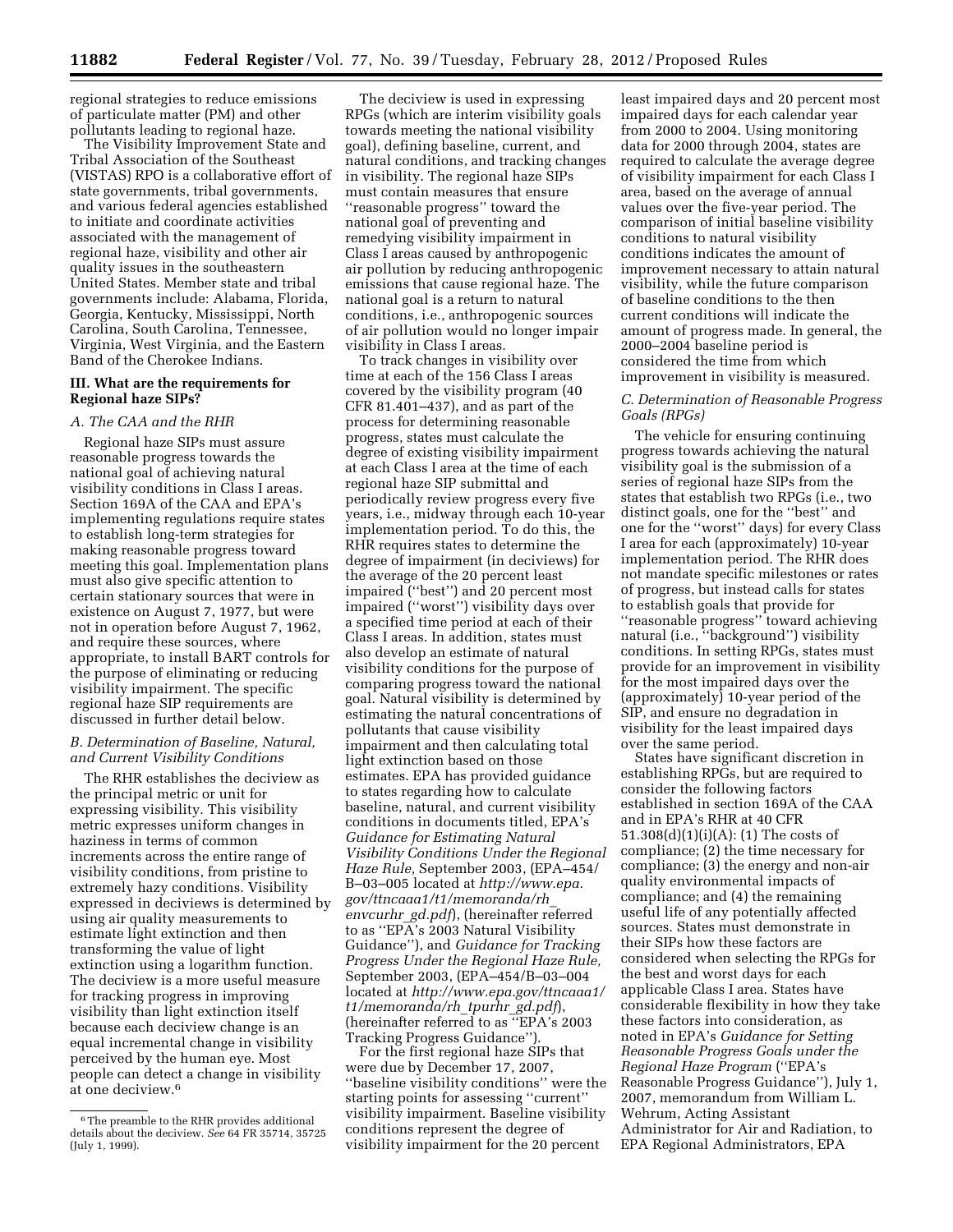Regions 1–10 (pp. 4–2, 5–1). In setting the RPGs, states must also consider the rate of progress needed to reach natural visibility conditions by 2064 (referred to as the ''uniform rate of progress'' or the ''glidepath'') and the emissions reduction measures needed to achieve that rate of progress over the 10-year period of the SIP. Uniform progress towards achievement of natural conditions by the year 2064 represents a rate of progress which states are to use for analytical comparison to the amount of progress they expect to achieve. In setting RPGs, each state with one or more Class I areas (''Class I state'') must also consult with potentially ''contributing states,'' i.e., other nearby states with emissions sources that may be affecting visibility impairment at the Class I state's areas. *See* 40 CFR 51.308(d)(1)(iv).

# *D. Best Available Retrofit Technology (BART)*

Section 169A of the CAA directs states to evaluate the use of retrofit controls at certain larger, often uncontrolled, older stationary sources in order to address visibility impacts from these sources. Specifically, section 169A(b)(2)(A) of the CAA requires states to revise their SIPs to contain such measures as may be necessary to make reasonable progress towards the natural visibility goal, including a requirement that certain categories of existing major stationary sources 7 built between 1962 and 1977 procure, install, and operate the ''Best Available Retrofit Technology'' as determined by the state. Under the RHR, states are directed to conduct BART determinations for such ''BART-eligible'' sources that may be anticipated to cause or contribute to any visibility impairment in a Class I area. Rather than requiring source-specific BART controls, states also have the flexibility to adopt an emissions trading program or other alternative program as long as the alternative provides greater reasonable progress towards improving visibility than BART.

On July 6, 2005, EPA published the *Guidelines for BART Determinations Under the Regional Haze Rule* at Appendix Y to 40 CFR Part 51 (hereinafter referred to as the ''BART Guidelines'') to assist states in determining which of their sources should be subject to the BART requirements and in determining appropriate emissions limits for each applicable source. In making a BART determination for a fossil fuel-fired electric generating plant with a total

generating capacity in excess of 750 megawatts (MW), a state must use the approach set forth in the BART Guidelines. A state is encouraged, but not required, to follow the BART Guidelines in making BART determinations for other types of sources.

States must address all visibilityimpairing pollutants emitted by a source in the BART determination process. The most significant visibility impairing pollutants are  $SO_2$ ,  $NO<sub>X</sub>$ , and PM. EPA has stated that states should use their best judgment in determining whether VOC or NH<sub>3</sub> compounds impair visibility in Class I areas.

Under the BART Guidelines, states may select an exemption threshold value for their BART modeling, below which a BART-eligible source would not be expected to cause or contribute to visibility impairment in any Class I area. The state must document this exemption threshold value in the SIP and must state the basis for its selection of that value. Any source with emissions that model above the threshold value would be subject to a BART determination review. The BART Guidelines acknowledge varying circumstances affecting different Class I areas. States should consider the number of emissions sources affecting the Class I areas at issue and the magnitude of the individual sources' impacts. Any exemption threshold set by the state should not be higher than 0.5 deciview.

In their SIPs, states must identify potential BART sources, described as ''BART-eligible sources'' in the RHR, and document their BART control determination analyses. In making BART determinations, section 169A(g)(2) of the CAA requires that states consider the following factors: (1) The costs of compliance, (2) the energy and non-air quality environmental impacts of compliance, (3) any existing pollution control technology in use at the source, (4) the remaining useful life of the source, and (5) the degree of improvement in visibility which may reasonably be anticipated to result from the use of such technology. States are free to determine the weight and significance to be assigned to each factor.

A regional haze SIP must include source-specific BART emissions limits and compliance schedules for each source subject to BART. Once a state has made its BART determination, the BART controls must be installed and in operation as expeditiously as practicable, but no later than five years after the date of EPA approval of the regional haze SIP. *See* CAA section

169(g)(4); *see* 40 CFR 51.308(e)(1)(iv). In addition to what is required by the RHR, general SIP requirements mandate that the SIP must also include all regulatory requirements related to monitoring, recordkeeping, and reporting for the BART controls on the source.

As noted above, the RHR allows states to implement an alternative program in lieu of BART so long as the alternative program can be demonstrated to achieve greater reasonable progress toward the national visibility goal than would BART. Under regulations issued in 2005 revising the regional haze program, EPA made just such a demonstration for CAIR. *See* 70 FR 39104 (July 6, 2005). EPA's regulations provide that states participating in the CAIR cap-and trade program under 40 CFR part 96 pursuant to an EPA-approved CAIR SIP or which remain subject to the CAIR FIP in 40 CFR part 97 need not require affected BART-eligible EGUs to install, operate, and maintain BART for emissions of SO2 and NOX. *See* 40 CFR 51.308(e)(4). Because CAIR did not address direct emissions of PM, states were still required to conduct a BART analysis for PM emissions from EGUs subject to BART for that pollutant. Challenges to CAIR, however, resulted in the remand of the rule to EPA. *See North Carolina*  v. *EPA,* 550 F.3d 1176 (DC Cir. 2008).

EPA issued a new rule in 2011 to address the interstate transport of  $NO<sub>x</sub>$ and  $SO<sub>2</sub>$  in the eastern United States. *See* 76 FR 48208 (August 8, 2011) (''the Transport Rule,'' also known as the Cross-State Air Pollution Rule). On December 30, 2011, EPA proposed to find that the trading programs in the Transport Rule would achieve greater reasonable progress towards the national goal than would BART in the states in which the Transport Rule applies. *See* 76 FR 82219. Based on this proposed finding, EPA also proposed to revise the RHR to allow states to substitute participation in the trading programs under the Transport Rule for source-specific BART. EPA has not yet taken final action on that rule. Also on December 30, 2011, the DC Circuit issued an order addressing the status of the Transport Rule and CAIR in response to motions filed by numerous parties seeking a stay of the Transport Rule pending judicial review. In that order, the DC Circuit stayed the Transport Rule pending the court's resolutions of the petitions for review of that rule in *EME Homer Generation, L.P.*  v. *EPA* (No. 11–1302 and consolidated cases). The court also indicated that EPA is expected to continue to administer CAIR in the interim until the court rules on the petitions for review of the Transport Rule.

<sup>7</sup>The set of ''major stationary sources'' potentially subject to BART is listed in  $CAA$  section 169A(g)(7).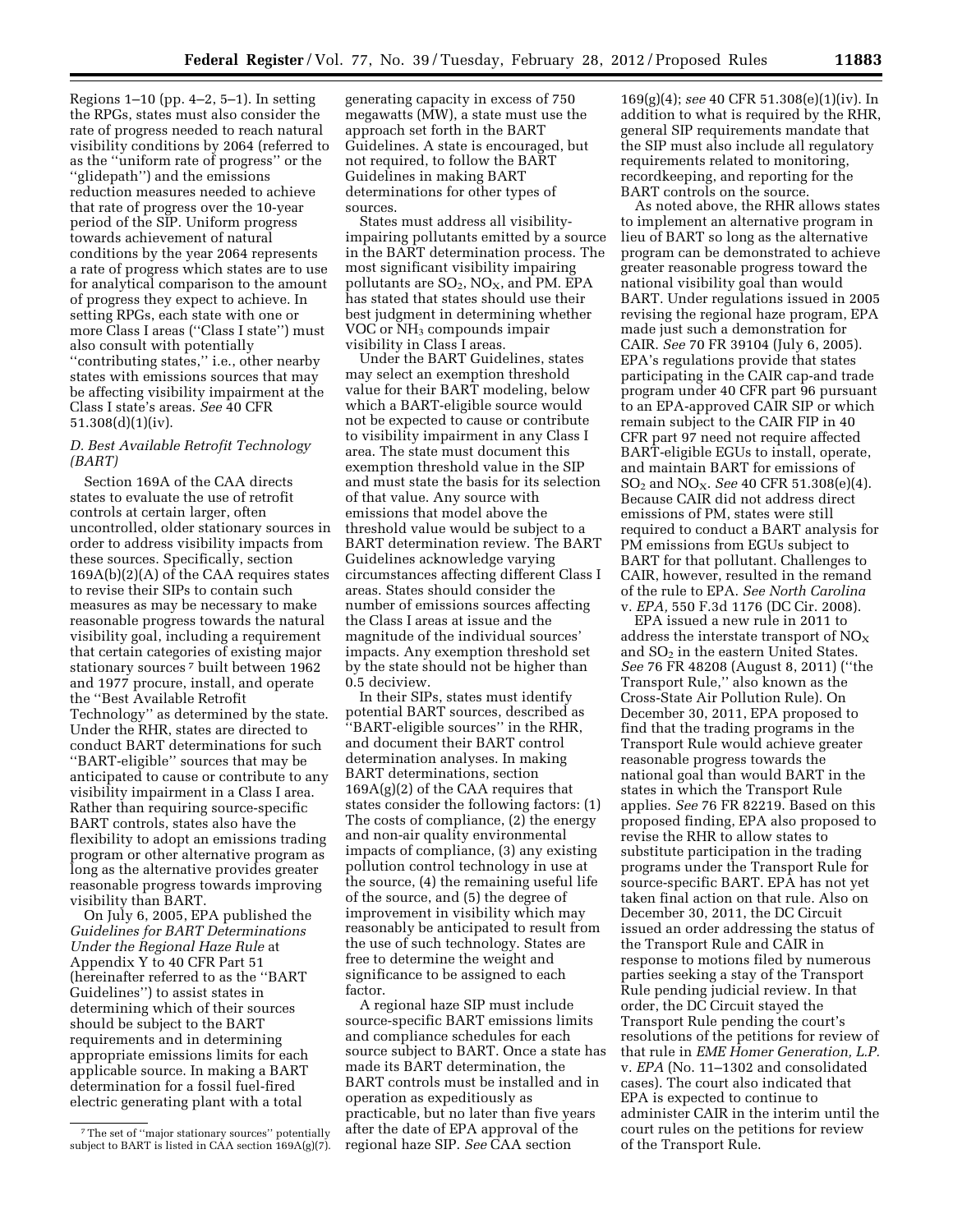## *E. Long-Term Strategy (LTS)*

Consistent with the requirement in section 169A(b) of the CAA that states include in their regional haze SIP a 10 to 15 year strategy for making reasonable progress, section 51.308(d)(3) of the RHR requires that states include a LTS in their regional haze SIPs. The LTS is the compilation of all control measures a state will use during the implementation period of the specific SIP submittal to meet applicable RPGs. The LTS must include ''enforceable emissions limitations, compliance schedules, and other measures as necessary to achieve the reasonable progress goals'' for all Class I areas within, or affected by emissions from, the state. *See* 40 CFR 51.308(d)(3).

When a state's emissions are reasonably anticipated to cause or contribute to visibility impairment in a Class I area located in another state, the RHR requires the impacted state to coordinate with the contributing states in order to develop coordinated emissions management strategies. *See*  40 CFR 51.308(d)(3)(i). In such cases, the contributing state must demonstrate that it has included, in its SIP, all measures necessary to obtain its share of the emissions reductions needed to meet the RPGs for the Class I area. The RPOs have provided forums for significant interstate consultation, but additional consultations between states may be required to sufficiently address interstate visibility issues. This is especially true where two states belong to different RPOs.

States should consider all types of anthropogenic sources of visibility impairment in developing their LTS, including stationary, minor, mobile, and area sources. At a minimum, states must describe how each of the following seven factors listed below are taken into account in developing their LTS: (1) Emissions reductions due to ongoing air pollution control programs, including measures to address RAVI; (2) measures to mitigate the impacts of construction activities; (3) emissions limitations and schedules for compliance to achieve the RPG; (4) source retirement and replacement schedules; (5) smoke management techniques for agricultural and forestry management purposes including plans as currently exist within the state for these purposes; (6) enforceability of emissions limitations and control measures; and (7) the anticipated net effect on visibility due to projected changes in point, area, and mobile source emissions over the period addressed by the LTS. *See* 40 CFR 51.308(d)(3)(v).

# *F. Coordinating Regional Haze and Reasonably Attributable Visibility Impairment (RAVI) LTS*

As part of the RHR, EPA revised 40 CFR 51.306(c) regarding the LTS for RAVI to require that the RAVI plan must provide for a periodic review and SIP revision not less frequently than every three years until the date of submission of the state's first plan addressing regional haze visibility impairment, which was due December 17, 2007, in accordance with 40 CFR 51.308(b) and (c). On or before this date, the state must revise its plan to provide for review and revision of a coordinated LTS for addressing RAVI and regional haze, and the state must submit the first such coordinated LTS with its first regional haze SIP. Future coordinated LTSs, and periodic progress reports evaluating progress towards RPGs, must be submitted consistent with the schedule for SIP submission and periodic progress reports set forth in 40 CFR 51.308(f) and 51.308(g), respectively. The periodic review of a state's LTS must report on both regional haze and RAVI impairment and must be submitted to EPA as a SIP revision.

# *G. Monitoring Strategy and Other Implementation Plan Requirements*

Section 51.308(d)(4) of the RHR includes the requirement for a monitoring strategy for measuring, characterizing, and reporting of regional haze visibility impairment that is representative of all mandatory Class I areas within the state. The strategy must be coordinated with the monitoring strategy required in section 51.305 for RAVI. Compliance with this requirement may be met through ''participation'' in the IMPROVE network, i.e., review and use of monitoring data from the network. The monitoring strategy is due with the first regional haze SIP, and it must be reviewed every five years. The monitoring strategy must also provide for additional monitoring sites if the IMPROVE network is not sufficient to determine whether RPGs will be met.

The SIP must also provide for the following:

• Procedures for using monitoring data and other information in a state with mandatory Class I areas to determine the contribution of emissions from within the state to regional haze visibility impairment at Class I areas both within and outside the state;

• Procedures for using monitoring data and other information in a state with no mandatory Class I areas to determine the contribution of emissions from within the state to regional haze

visibility impairment at Class I areas in other states;

• Reporting of all visibility monitoring data to the Administrator at least annually for each Class I area in the state, and where possible, in electronic format;

• Developing a statewide inventory of emissions of pollutants that are reasonably anticipated to cause or contribute to visibility impairment in any Class I area. The inventory must include emissions for a baseline year, emissions for the most recent year for which data are available, and estimates of future projected emissions. A state must also make a commitment to update the inventory periodically; and

• Other elements, including reporting, recordkeeping, and other measures necessary to assess and report on visibility.

The RHR requires control strategies to cover an initial implementation period extending to the year 2018, with a comprehensive reassessment and revision of those strategies, as appropriate, every 10 years thereafter. Periodic SIP revisions must meet the core requirements of section 51.308(d) with the exception of BART. The requirement to evaluate sources for BART applies only to the first regional haze SIP. Facilities subject to BART must continue to comply with the BART provisions of section 51.308(e), as noted above. Periodic SIP revisions will assure that the statutory requirement of reasonable progress will continue to be met.

# *H. Consultation With States and Federal Land Managers (FLMs)*

The RHR requires that states consult with FLMs before adopting and submitting their SIPs. *See* 40 CFR 51.308(i). States must provide FLMs an opportunity for consultation, in person and at least 60 days prior to holding any public hearing on the SIP. This consultation must include the opportunity for the FLMs to discuss their assessment of impairment of visibility in any Class I area and to offer recommendations on the development of the RPGs and on the development and implementation of strategies to address visibility impairment. Further, a state must include in its SIP a description of how it addressed any comments provided by the FLMs. Finally, a SIP must provide procedures for continuing consultation between the state and FLMs regarding the state's visibility protection program, including development and review of SIP revisions, five-year progress reports, and the implementation of other programs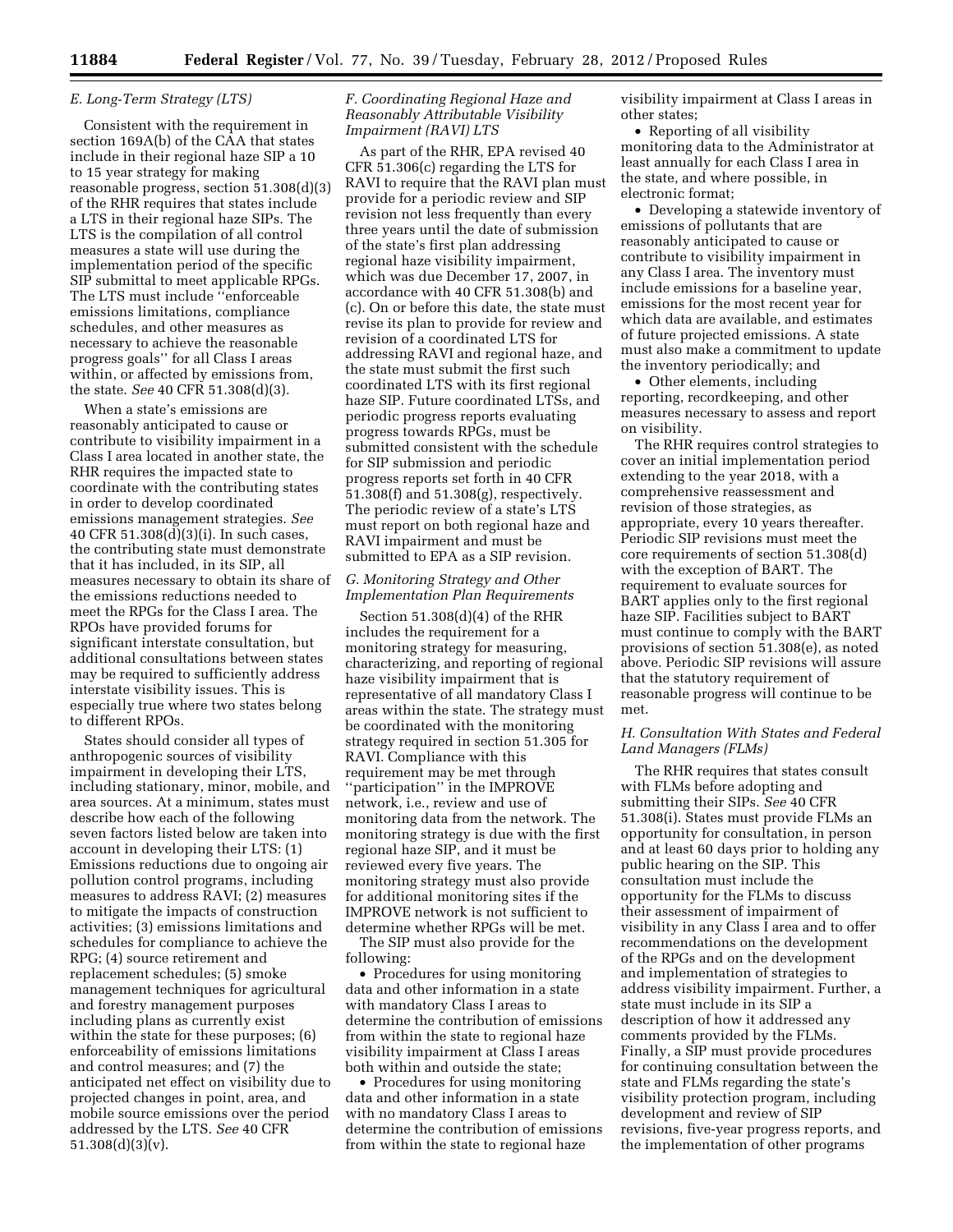having the potential to contribute to impairment of visibility in Class I areas.

## **IV. What is EPA's analysis of Mississippi's regional haze submittal?**

On September 22, 2008, and May 9, 2011, MDEQ submitted revisions to the Mississippi SIP to address regional haze as required by EPA's RHR.

# *A. No Affected Class I Areas in Mississippi*

Mississippi has no Class I area within its borders. The following Class I areas are the closest to the State's boundaries: the Breton National Wildlife Refuge (Breton) in Louisiana, Sipsey Wilderness Area (Sipsey) in Alabama, and Caney Creek Wilderness Area (Caney Creek) in Arkansas. Mississippi is responsible for developing a regional haze SIP that addresses sources within its borders that affect Class I areas in other states and for consulting with these other states. The September 22, 2008, Mississippi regional haze SIP, as later amended on May 9, 2011, identified and considered emissions sources within Mississippi that may cause or contribute to visibility impairment in Class I areas in neighboring states as required by 40 CFR 51.308(d)(3). The VISTAS RPO worked with the State in developing the technical analyses used to make these determinations, including state-by-state contributions to visibility impairment in specific Class I areas, which included the Class I areas affected by emissions from Mississippi.

## *B. Long-Term Strategy/Strategies*

As described in section III.E of this action, the LTS is a compilation of statespecific control measures relied on by a state for achieving RPGs in Class I areas affected by emissions sources in the state. Mississippi's LTS for the first implementation period addresses the emissions reductions from federal, state, and local controls that take effect in the State from the end of the baseline period starting in 2004 until 2018. The Mississippi LTS was developed by the State, in coordination with the VISTAS RPO, through an evaluation of the following components: (1) Identification of the emissions units within Mississippi and in surrounding states that likely have the largest impacts currently on visibility at Class I areas in nearby states, and (2) estimation of emissions reductions for 2018 based on all controls required or expected under federal and state regulations for the 2004–2018 period (including BART).

In a separate action proposing limited disapproval of the regional haze SIPs of a number of states, EPA noted that these

states relied on the trading programs of CAIR to satisfy the BART requirement and the requirement for a LTS sufficient to achieve the state-adopted RPGs. *See*  76 FR 82219 (December 30, 2011). In that action, EPA proposed a limited disapproval of Mississippi's regional haze SIP submittal insofar as the SIP relied on CAIR. For that reason, EPA is not taking action on that aspect of Mississippi's regional haze SIP in this action. Comments on the December 30, 2011, proposed determination are accepted at Docket ID No. EPA–HQ– OAR–2011–0729. The comment period for EPA's December 30, 2011, proposed rulemaking is scheduled to end on February 28, 2012.

1. Emissions Inventory for 2018 With Federal and State Control Requirements

The emissions inventory used in the regional haze technical analyses was developed by VISTAS with assistance from Mississippi. The 2018 emissions inventory was developed by projecting 2002 emissions and applying emissions reductions expected from federal and state regulations affecting the emissions of VOC and the visibility-impairing pollutants  $NO<sub>X</sub>$ , PM, and  $SO<sub>2</sub>$ . The BART Guidelines direct states to exercise judgment in deciding whether VOC and NH<sub>3</sub> impair visibility in their Class I area(s). As discussed further in section IV.B.3, VISTAS performed modeling sensitivity analyses, which demonstrated that anthropogenic emissions of VOC and  $NH<sub>3</sub>$  do not significantly impair visibility in the VISTAS region. Thus, while emissions inventories were also developed for NH3 and VOC, and applicable Federal VOC reductions were incorporated into Mississippi's regional haze analyses, Mississippi did not further evaluate NH3 and VOC emissions sources for potential controls under BART or reasonable progress.

VISTAS developed emissions for five inventory source classifications: stationary point and area sources, offroad and on-road mobile sources, and biogenic sources. Stationary point sources are those sources that emit greater than a specified tonnage per year, depending on the pollutant, with data provided at the facility level. Stationary area sources are those sources whose individual emissions are relatively small, but due to the large number of these sources, the collective emissions from the source category could be significant. VISTAS estimated emissions on a countywide level for the inventory categories of: (a) Stationary area sources; (b) off-road (or non-road) mobile sources (i.e., equipment that can move but does not use the roadways);

and (c) biogenic sources (which are natural sources of emissions, such as trees). On-road mobile source emissions are estimated by vehicle type and road type, and are summed to the countywide level.

There are many federal and state control programs being implemented that VISTAS and Mississippi anticipate will reduce emissions between the end of the baseline period and 2018. Emissions reductions from these control programs are projected to achieve substantial visibility improvement by 2018 in the Class I areas in surrounding states. The control programs relied upon by Mississippi include CAIR; EPA's NOX SIP Call; North Carolina's Clean Smokestacks Act; Georgia multipollutant rule; consent decrees for Tampa Electric, Virginia Electric and Power Company, Gulf Power-Plant Crist, East Kentucky Power Cooperative—Cooper and Spurlock stations, and American Electric Power;  $NO<sub>X</sub>$  and/or VOC reductions from the control rules in 1-hour ozone SIPs for Atlanta, Birmingham, and Northern Kentucky; North Carolina's  $NO<sub>x</sub>$  Reasonably Available Control Technology; state rule for Philip Morris USA and Norandal USA in the Charlotte/Gastonia/Rock Hill 1997 8-hour ozone nonattainment area; federal 2007 heavy duty diesel engine standards for on-road trucks and buses; federal Tier 2 tailpipe controls for on-road vehicles; federal large spark ignition and recreational vehicle controls; and EPA's non-road diesel rules. Controls from various federal Maximum Achievable Control Technology (MACT) rules were also

utilized in the development of the 2018 emissions inventory projections. These MACT rules include the industrial boiler/process heater MACT (referred to as ''Industrial Boiler MACT''), the combustion turbine and reciprocating internal combustion engines MACTs, and the VOC 2-, 4-, 7-, and 10-year MACT standards.

Effective July 30, 2007, the DC Circuit mandated the vacatur and remand of the Industrial Boiler MACT Rule.8 This MACT was vacated since it was directly affected by the vacatur and remand of the Commercial and Industrial Solid Waste Incinerator Definition Rule. EPA proposed a new Industrial Boiler MACT rule to address the vacatur on June 4, 2010 (75 FR 32006) and issued a final rule on March 21, 2011 (76 FR 15608). The VISTAS modeling included emissions reductions from the vacated Industrial Boiler MACT rule, and

<sup>8</sup>*See NRDC* v. *EPA,* 489 F.3d 1250 (D.C. Cir. 2007).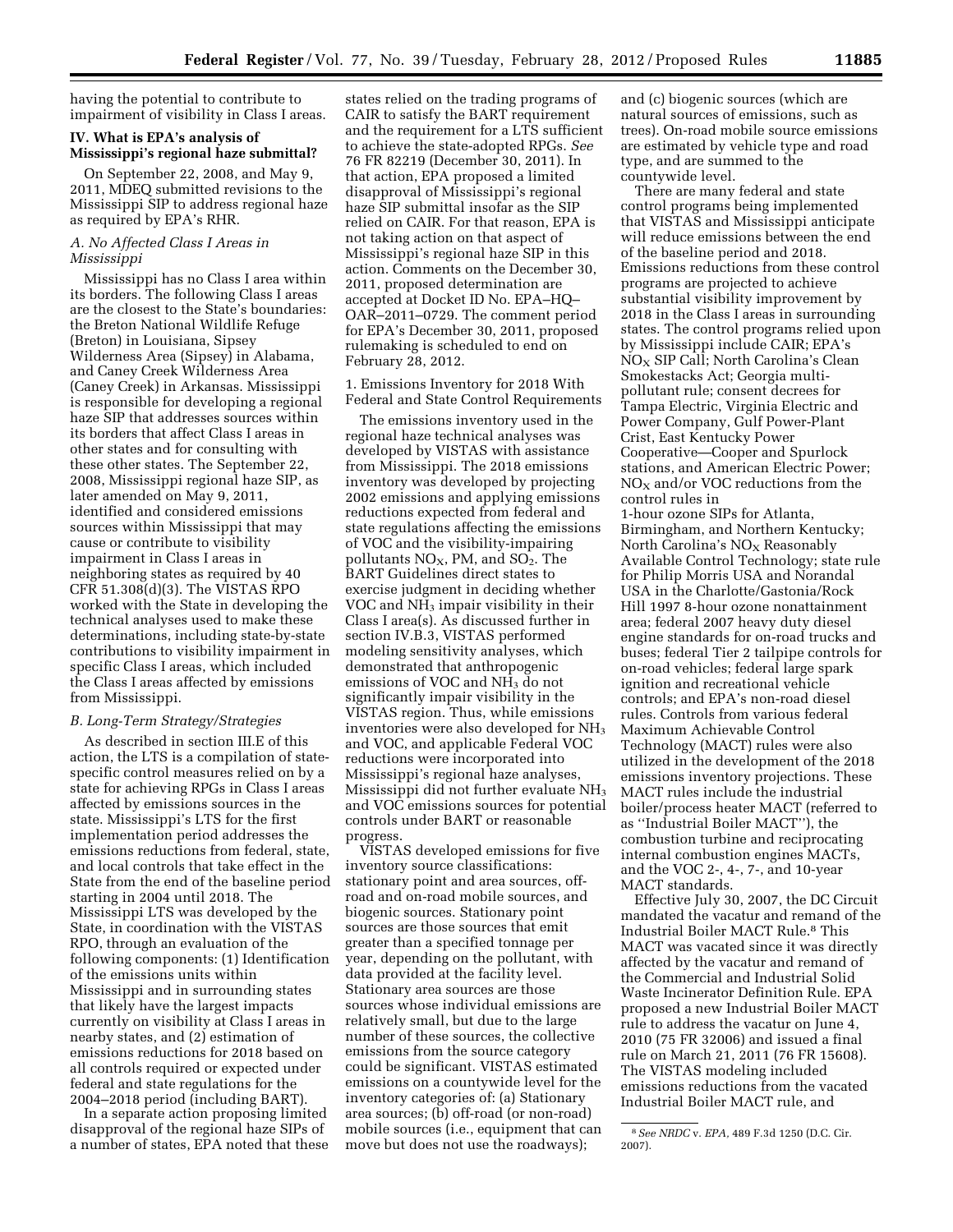Mississippi did not redo its modeling analysis when the rule was re-issued. Even though Mississippi's modeling is based on the vacated Industrial Boiler MACT limits, the State's modeling conclusions are unlikely to be affected because the expected reductions due to the vacated rule were relatively small compared to the State's total  $SO_2$ ,  $PM_{2.5}$ , and coarse particulate matter  $(PM_{10})$ emissions in 2018 (i.e., 0.1 to 0.2

percent, depending on the pollutant, of the projected 2018  $SO_2$ , PM<sub>2.5</sub>, and PM<sub>10</sub> inventory). Thus, EPA does not expect that differences between the vacated and final Industrial Boiler MACT emissions limits would affect the adequacy of the existing Mississippi regional haze SIP. If there is a need to address discrepancies between projected emissions reductions from the vacated Industrial Boiler MACT and the

Industrial Boiler MACT issued March 21, 2011 (76 FR 15608), EPA expects Mississippi to do so in the State's fiveyear progress report.

Below in Tables 2 and 3 are summaries of the 2002 baseline and 2018 estimated emissions inventories for Mississippi (based on the data in the State's September 22, 2008, submittal).

# TABLE 2—2002 EMISSIONS INVENTORY SUMMARY FOR MISSISSIPPI

[Tons per year]

|       | <b>VOC</b>                            | $NO_{X}$                              | $PM_{2.5}$                         | $PM_{10}$                           | NH <sub>3</sub>                | SO <sub>2</sub>                   |
|-------|---------------------------------------|---------------------------------------|------------------------------------|-------------------------------------|--------------------------------|-----------------------------------|
| Point | 43.852<br>131,808<br>86,811<br>41.081 | 104,661<br>4.200<br>110.672<br>88.787 | 11,044<br>50.401<br>2,089<br>4.690 | 21.106<br>343.377<br>2.828<br>5.010 | 1.359<br>58.721<br>3.549<br>23 | 103,389<br>771<br>4,566<br>11.315 |
| Total | 303.552                               | 308,320                               | 68.224                             | 372.321                             | 63.652                         | 120.041                           |

# TABLE 3—2018 EMISSIONS INVENTORY SUMMARY FOR MISSISSIPPI

[Tons per year]

|                 | <b>VOC</b> | $NO_{X}$ | PM <sub>25</sub> | $PM_{10}$ | NH <sub>3</sub> | SO <sub>2</sub> |
|-----------------|------------|----------|------------------|-----------|-----------------|-----------------|
| Point           | 46.452     | 71.804   | 17.172           | 30.046    | 1.591           | 54,367          |
| Area            | 140,134    | 4,483    | 53,222           | 375.495   | 69.910          | 746             |
|                 | 31,306     | 30.259   | 810              | 1.607     | 4.520           | 435             |
| Non-Road Mobile | 28.842     | 68.252   | 3.203            | 3.452     | 29              | 6,638           |
| Total           | 246.734    | 174.798  | 74.407           | 410.600   | 76.050          | 62,186          |

2. Modeling To Support the LTS and Determine Visibility Improvement for Uniform Rate of Progress

VISTAS performed modeling for the regional haze LTS for the 10 southeastern states, including Mississippi. The modeling analysis is a complex technical evaluation that began with selection of the modeling system. VISTAS used the following modeling system:

• Meteorological Model: The Pennsylvania State University/National Center for Atmospheric Research Mesoscale Meteorological Model is a nonhydrostatic, prognostic, meteorological model routinely used for urban- and regional-scale photochemical,  $PM<sub>2.5</sub>$ , and regional haze regulatory modeling studies.

• Emissions Model: The Sparse Matrix Operator Kernel Emissions modeling system is an emissions modeling system that generates hourly gridded speciated emissions inputs of mobile, non-road mobile, area, point, fire, and biogenic emissions sources for photochemical grid models.

• Air Quality Model: The EPA's Models-3/Community Multiscale Air Quality (CMAQ) modeling system is a photochemical grid model capable of

addressing ozone, PM, visibility, and acid deposition at a regional scale. The photochemical model selected for this study was CMAQ version 4.5. It was modified through VISTAS with a module for Secondary Organics Aerosols in an open and transparent manner that was also subjected to outside peer review.

CMAQ modeling of regional haze in the VISTAS region for 2002 and 2018 was carried out on a grid of 12x12 kilometer cells that covers the 10 VISTAS states (Alabama, Florida, Georgia, Kentucky, Mississippi, North Carolina, South Carolina, Tennessee, Virginia, West Virginia) and states adjacent to them. This grid is nested within a larger national CMAQ modeling grid of 36x36 kilometer grid cells that covers the continental United States, portions of Canada and Mexico, and portions of the Atlantic and Pacific Oceans along the east and west coasts. Selection of a representative period of meteorology is crucial for evaluating baseline air quality conditions and projecting future changes in air quality due to changes in emissions of visibility-impairing pollutants. VISTAS conducted an in-depth analysis which resulted in the selection of the entire

year of 2002 (January 1–December 31) as the best period of meteorology available for conducting the CMAQ modeling. The VISTAS states modeling was developed consistent with EPA's *Guidance on the Use of Models and Other Analyses for Demonstrating Attainment of Air Quality Goals for Ozone, PM*2.5, *and Regional Haze*, located at *[http://www.epa.gov/](http://www.epa.gov/scram001/guidance/guide/final-03-pm-rh-guidance.pdf) [scram001/guidance/guide/final-03-pm](http://www.epa.gov/scram001/guidance/guide/final-03-pm-rh-guidance.pdf)[rh-guidance.pdf,](http://www.epa.gov/scram001/guidance/guide/final-03-pm-rh-guidance.pdf)* (EPA–454/B–07–002), April 2007, and EPA document, *Emissions Inventory Guidance for Implementation of Ozone and Particulate Matter National Ambient Air Quality Standards (NAAQS) and Regional Haze Regulations,* located at *[http://www.epa.gov/ttnchie1/eidocs/](http://www.epa.gov/ttnchie1/eidocs/eiguid/index.html)  [eiguid/index.html,](http://www.epa.gov/ttnchie1/eidocs/eiguid/index.html)* EPA–454/R–05–001, August 2005, updated November 2005 (''EPA's Modeling Guidance'').

VISTAS examined the model performance of the regional modeling for the areas of interest before determining whether the CMAQ model results were suitable for use in the regional haze assessment of the LTS and for use in the modeling assessment. The modeling assessment predicts future levels of emissions and visibility impairment used to support the LTS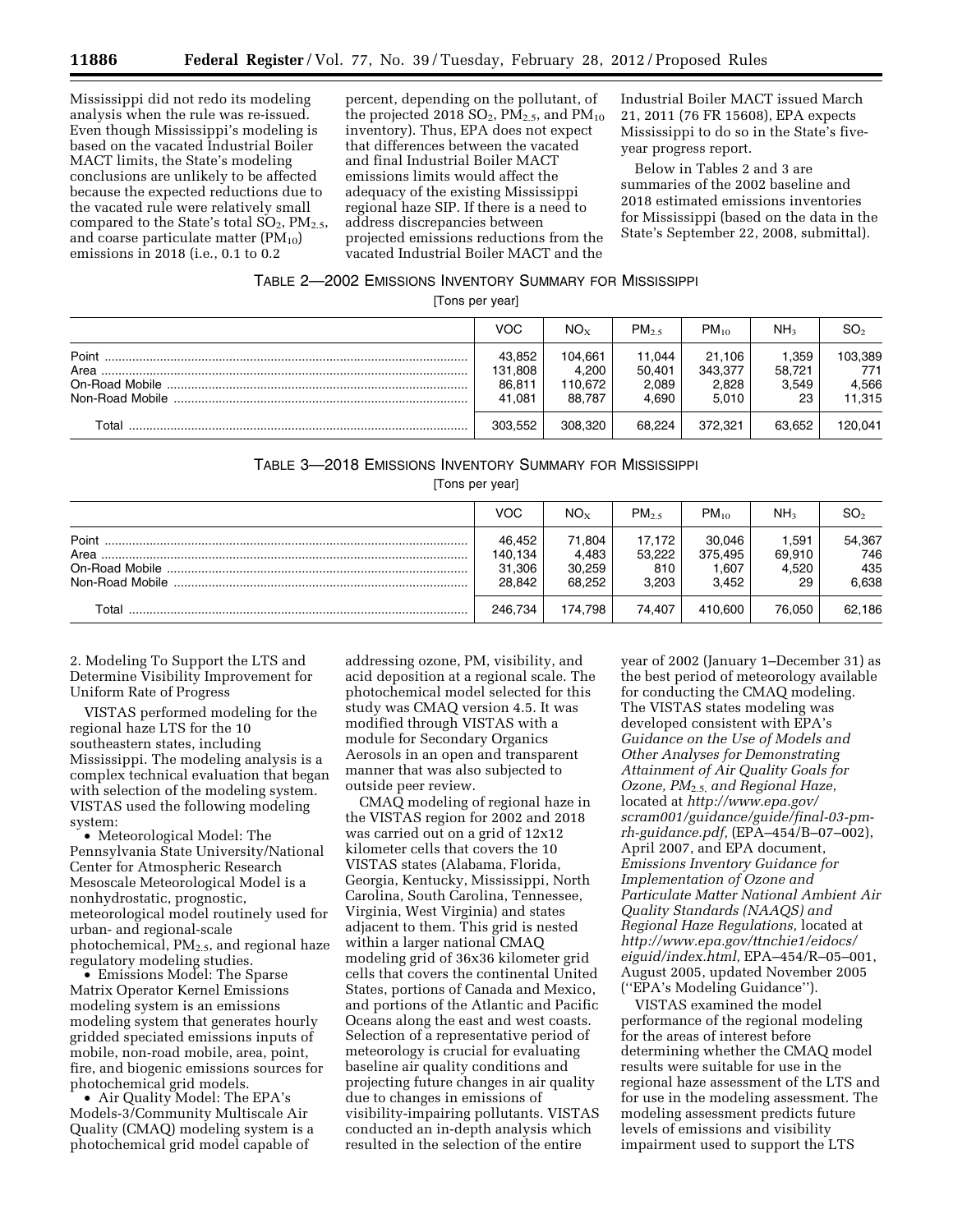and to compare predicted, modeled visibility levels with those on the uniform rate of progress. In keeping with the objective of the CMAQ modeling platform, the air quality model performance was evaluated using graphical and statistical assessments based on measured ozone, fine particles, and acid deposition from various monitoring networks and databases for the 2002 base year. VISTAS used a diverse set of statistical parameters from EPA's Modeling Guidance to stress and examine the model and modeling inputs. Once VISTAS determined the model performance to be acceptable, VISTAS used the model to assess the 2018 RPGs using the current and future year air quality modeling predictions, and compared the RPGs to the uniform rate of progress for Class I areas in the states neighboring Mississippi.

In accordance with 40 CFR 51.308(d)(3), the State of Mississippi provided the appropriate supporting documentation to VISTAS and coordinated with other affected states for all required analyses since there are no Class I areas in Mississippi.

3. Relative Contributions to Visibility Impairment: Pollutants, Source Categories, and Geographic Areas

An important step toward identifying reasonable progress measures is to identify the key pollutants contributing to visibility impairment at each Class I area. To understand the relative benefit of further reducing emissions from different pollutants, source sectors, and geographic areas, VISTAS developed emissions sensitivity model runs using CMAQ to evaluate visibility and air quality impacts from various groups of emissions and pollutant scenarios in the Class I areas on the 20 percent worst visibility days.

Regarding which pollutants are most significantly impacting visibility in the VISTAS region, VISTAS' contribution assessment, based on IMPROVE monitoring data, demonstrated that ammonium sulfate is the major contributor to  $PM<sub>2.5</sub>$  mass and visibility impairment at Class I areas in the VISTAS and neighboring states. On the 20 percent worst visibility days in 2000–2004, ammonium sulfate accounted for 75 to 87 percent of the calculated light extinction at the inland Class I areas in VISTAS, and 69 to 74 percent of the calculated light extinction for all but one of the coastal Class I areas in the VISTAS states. In contrast, ammonium nitrate contributed less than five percent of the calculated light extinction at the VISTAS Class I areas on the 20 percent worst visibility days. Particulate organic matter (organic

carbon) accounted for 20 percent or less of the light extinction on the 20 percent worst visibility days at the VISTAS Class I areas.

VISTAS grouped its 18 Class I areas into two types, either ''coastal'' or ''inland'' (sometimes referred to as ''mountain'') sites, based on common/ similar characteristics (e.g., terrain, geography, meteorology), to better represent variations in model sensitivity and performance within the VISTAS region, and to describe the common factors influencing visibility conditions in the two types of Class I areas.

Results from VISTAS' emissions sensitivity analyses indicate that sulfate particles resulting from  $SO<sub>2</sub>$  emissions are the dominant contributor to visibility impairment on the 20 percent worst days at all Class I areas in VISTAS. Mississippi concluded that reducing  $SO<sub>2</sub>$  emissions from EGU and non-EGU point sources would have the greatest visibility benefits for the Class I areas impacted by Mississippi sources. Because ammonium nitrate is a small contributor to  $PM_{2.5}$  mass and visibility impairment on the 20 percent worst days at the inland Class I areas in VISTAS, the benefits of reducing  $NO<sub>X</sub>$ and NH<sub>3</sub> emissions at these sites are small.

The VISTAS sensitivity analyses show that VOC emissions from biogenic sources such as vegetation also contribute to visibility impairment. However, control of these biogenic sources of VOC would be extremely difficult, if not impossible. The anthropogenic sources of VOC emissions are minor compared to the biogenic sources. Therefore, controlling anthropogenic sources of VOC emissions would have little if any visibility benefits at the Class I areas in and adjacent to the VISTAS region. The sensitivity analyses also show that reducing primary carbon from point sources, ground level sources, or fires is projected to have small to no visibility benefit at the VISTAS Class I areas.

Mississippi considered the factors listed in under 40 CFR 51.308(d)(3)(v) and in section III.E of this action to develop its LTS as described below. Mississippi, in conjunction with VISTAS, demonstrated in its SIP that elemental carbon (a product of highway and non-road diesel engines, agricultural burning, prescribed fires, and wildfires), fine soils (a product of construction activities and activities that generate fugitive dust), and ammonia are relatively minor contributors to visibility impairment at the Class I areas in states near to Mississippi. Mississippi considered agricultural and forestry smoke

management techniques to address visibility impacts from elemental carbon. Mississippi has drafted but not finalized a Smoke Management Plan that addresses the issues laid out in the EPA's 1998 *Interim Air Quality Policy on Wildland and Prescribed Fires*  available at: *[http://www.epa.gov/](http://www.epa.gov/ttncaaa1/t1/memoranda/firefnl.pdf)  [ttncaaa1/t1/memoranda/firefnl.pdf.](http://www.epa.gov/ttncaaa1/t1/memoranda/firefnl.pdf)*  Under current smoke management practices, the Mississippi Forestry Commission, in conjunction with MDEQ, issues burning permits based on daily weather forecasts. A permit is required for any fire set for a recognized agricultural or forestry purpose. With regard to fine soils, the State considered those activities that generate fugitive dust, including construction activities. Mississippi has no specific provisions to mitigate dust emissions from construction activities. However, there are nuisance provisions in State regulations that would apply if construction or other activities were generating significant emissions. Given the distance of the closest Class I area (Breton) to Mississippi, the nuisance provisions may provide adequate control from these activities. With regard to ammonia, the State has chosen not to develop controls for ammonia emissions from Mississippi sources in this first implementation period because of their relatively minor contribution to visibility impairment.

EPA preliminarily concurs with the State's technical demonstration showing that elemental carbon, fine soils, and ammonia are not significant contributors to visibility in any Class I area, and therefore, proposes to find that Mississippi has adequately satisfied 40 CFR  $51.308(d)(3)(v)$ .

The emissions sensitivity analyses conducted by VISTAS predict that reductions in  $SO<sub>2</sub>$  emissions from EGU and non-EGU industrial point sources will result in the greatest improvements in visibility in the Class I areas in the VISTAS region, more than any other visibility-impairing pollutant. Additional, smaller benefits are projected from  $SO<sub>2</sub>$  emissions reductions from non-utility industrial point sources.  $SO<sub>2</sub>$  emissions contributions to visibility impairment from other RPO regions are comparatively small in contrast to the VISTAS states' contributions and, thus, controlling sources outside of the VISTAS region is predicted to provide less significant improvements in visibility in the Class I areas in VISTAS.

SO2 sources for which it is demonstrated that no additional controls are reasonable in this current implementation period will not be exempted from future assessments for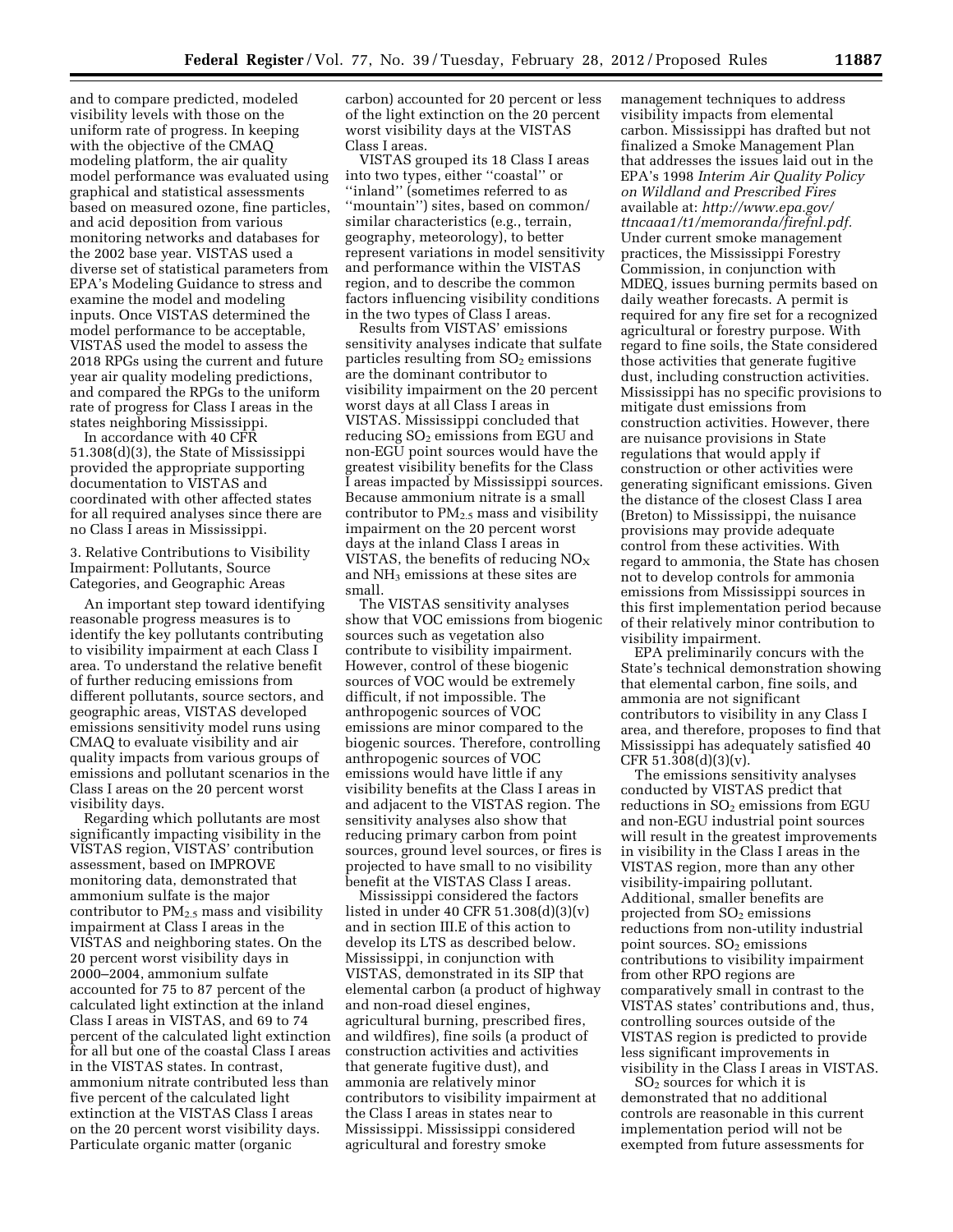controls in subsequent implementation periods or, when appropriate, from the five-year periodic SIP reviews. In future implementation periods, additional controls on these  $SO<sub>2</sub>$  sources evaluated in the first implementation period may be determined to be reasonable, based on a reasonable progress control evaluation, for continued progress toward natural conditions for the 20 percent worst days and to avoid further degradation of the 20 percent best days. Similarly, in subsequent implementation periods, the State may use different criteria for identifying sources for evaluation and may consider other pollutants as visibility conditions change over time.

# 4. Procedure for Identifying Sources to Evaluate for Reasonable Progress Controls in Mississippi and Surrounding Areas

As discussed in section IV.B.3. of this action, through comprehensive evaluations by VISTAS and the Southern Appalachian Mountains Initiative (SAMI),9 the VISTAS states concluded that sulfate particles resulting from  $SO<sub>2</sub>$  emissions account for the greatest portion of the regional haze affecting the Class I areas in VISTAS region and surrounding states. Utility and non-utility boilers are the main sources of  $SO<sub>2</sub>$  emissions within the southeastern United States. VISTAS developed a methodology for the VISTAS states, which enables the states to focus their reasonable progress analyses on those geographic regions and source categories that impact visibility at these states' Class I areas. The state in which a Class I area is located is responsible for determining which sources, both inside and outside of that state, to evaluate for reasonable progress controls. Although Mississippi has no Class I areas, at the time VISTAS was performing this analysis, many of the surrounding states had not finalized what methodology they would use to prioritize and identify potential sources for reasonable progress evaluation. To assist the State to identify potential emissions units that might be raised during the consultation process with these other states, MDEQ applied the

VISTAS methodology to identify emissions units that could potentially warrant further analysis based on their impacts on nearby Class I areas in neighboring states.

The State established a threshold to determine which emissions units may be identified by neighboring states with Class I areas to be evaluated for potential reasonable progress control depending on those states' criteria for evaluation. In applying this methodology, MDEQ first calculated the fractional contribution to visibility impairment from all emissions units within the  $SO<sub>2</sub>$  AOI for those surrounding Class I areas in other states potentially impacted by emissions from emissions units in Mississippi. The State then identified those emissions units with a contribution of one percent or more to the visibility impairment at that particular Class I area, and evaluated each of these units for control measures for reasonable progress, using the following four ''reasonable progress factors'' as required under 40 CFR 51.308(d)(1)(i)(A): (1) Cost of compliance; (2) time necessary for compliance; (3) energy and non-air quality environmental impacts of compliance; and (4) remaining useful life of the emissions unit.

Mississippi's SO2 AOI methodology identified two sources that might potentially impact the Breton Class I area: Mississippi Power Company— Plant Watson and the DuPont Delisle facility, both in Harrison County. Since the time of Mississippi's original 2008 SIP submittal, Louisiana completed and submitted a regional haze SIP to address visibility at Breton. Neither Plant Watson nor the DuPont DeLisle facility were identified by Louisiana in consultations with Mississippi or in the Louisiana regional haze SIP as sources identified for reasonable progress control evaluation as sources potentially impacting Breton. Consequently, Mississippi determined that no further control analysis was necessary at these facilities at this time and no controls were adopted for reasonable progress for Mississippi Power Company—Plant Watson or the DuPont DeLisle facility during this implementation period. Mississippi will continue to consult with Louisiana to assess the potential impact of facilities in Mississippi to help meet the visibility goals for Breton for future implementation periods.

Consistent with EPA's Reasonable Progress Guidance, since the Breton Class I area is in Louisiana, EPA is proposing to find that Mississippi appropriately relied on Louisiana's determination of which sources to prioritize for reasonable progress control evaluation during this implementation period.

#### 5. BART

BART is an element of Mississippi's LTS for the first implementation period. The BART evaluation process consists of three components: (a) An identification of all the BART-eligible sources, (b) an assessment of whether the BART-eligible sources are subject to BART and (c) a determination of the BART controls. These components, as addressed by MDEQ and MDEQ's findings, are discussed as follows.

#### *A. BART-Eligible Sources*

The first phase of a BART evaluation is to identify all the BART-eligible sources within the State's boundaries. MDEQ identified the BART-eligible sources in Mississippi by utilizing the three eligibility criteria in the BART Guidelines (70 FR 39158) and EPA's regulations (40 CFR 51.301): (1) One or more emissions units at the facility fit within one of the 26 categories listed in the BART Guidelines; (2) the emissions units were not in operation prior to August 7, 1962, and were in existence on August 7, 1977; and (3) these units have the potential to emit 250 tons or more per year of any visibility-impairing pollutant.

The BART Guidelines also direct states to address  $SO_2$ ,  $NO_X$ , and direct PM (including both PM<sub>10</sub> and PM<sub>2.5</sub>) emissions as visibility-impairment pollutants, and to exercise judgment in determining whether VOC or ammonia emissions from a source impair visibility in an area. *See* 70 FR 39160. VISTAS modeling demonstrated that VOC from anthropogenic sources and ammonia from point sources are not significant visibility-impairing pollutants in Mississippi, as discussed in section IV.B.3. of this action. MDEQ has determined, based on the VISTAS modeling, that ammonia emissions from the State's point sources are not anticipated to cause or contribute significantly to any impairment of visibility in Class I areas and should be exempt for BART purposes.

#### *B. BART-Subject Sources*

The second phase of the BART evaluation is to identify those BARTeligible sources that may reasonably be anticipated to cause or contribute to visibility impairment at any Class I area, i.e., those sources that are subject to BART. The BART Guidelines allow states to consider exempting some BART-eligible sources from further BART review because they may not reasonably be anticipated to cause or contribute to any visibility impairment

<sup>9</sup>Prior to VISTAS, the southern states cooperated in a voluntary regional partnership ''to identify and recommend reasonable measures to remedy existing and prevent future adverse effects from humaninduced air pollution on the air quality related values of the Southern Appalachian Mountains.'' States cooperated with FLMs, the EPA, industry, environmental organizations, and academia to complete a technical assessment of the impacts of acid deposition, ozone, and fine particles on sensitive resources in the Southern Appalachians. The SAMI Final Report was delivered in August 2002.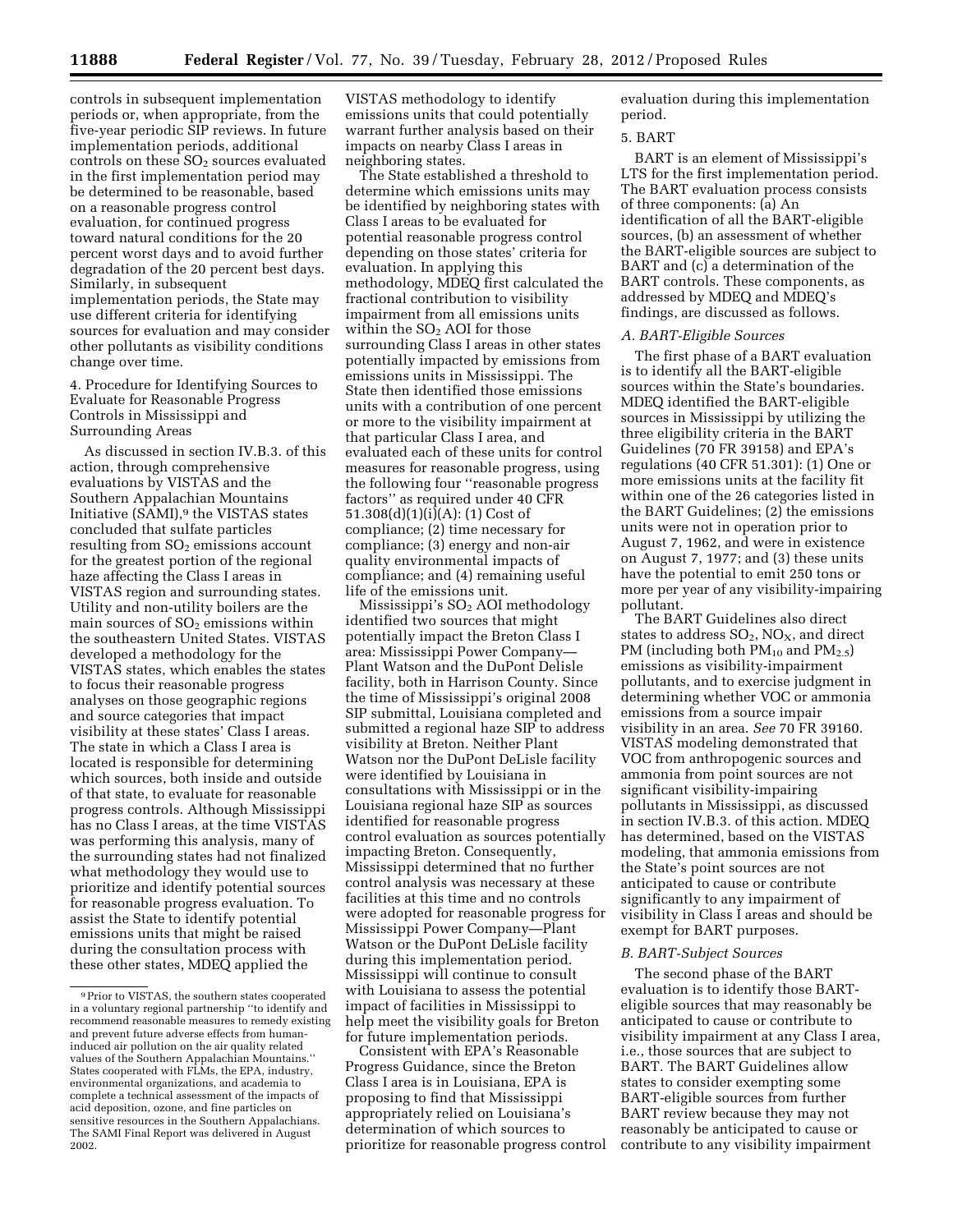in a Class I area. Consistent with the BART Guidelines, Mississippi required each of its BART-eligible sources to develop and submit dispersion modeling to assess the extent of their contribution to visibility impairment at surrounding Class I areas.

#### 1. Modeling Methodology

The BART Guidelines allow states to use the CALPUFF 10 modeling system (CALPUFF) or another appropriate model to predict the visibility impacts from a single source on a Class I area, and therefore, to determine whether an individual source is anticipated to cause or contribute to impairment of visibility in Class I areas, i.e., ''is subject to BART.'' The Guidelines state that EPA believes that CALPUFF is the best regulatory modeling application currently available for predicting a single source's contribution to visibility impairment (70 FR 39162). Mississippi, in coordination with VISTAS, used the CALPUFF modeling system to determine whether individual sources in Mississippi were subject to or exempt from BART.

The BART Guidelines also recommend that states develop a modeling protocol for making individual source attributions and suggest that states may want to consult with EPA and their RPO to address any issues prior to modeling. The VISTAS states, including Mississippi, developed a ''Protocol for the Application of CALPUFF for BART Analyses.'' Stakeholders, including EPA, FLMs, industrial sources, trade groups, and other interested parties, actively

participated in the development and review of the VISTAS protocol.

VISTAS developed a post-processing approach to use the new IMPROVE equation with the CALPUFF model results so that the BART analyses could consider both the old and new IMPROVE equations. The choice between use of the old or the new equation for calculating the visibility metrics for each Class I area is made by the state in which the Class I area is located. Mississippi allowed the use of the new IMPROVE equation in performing the screening analysis. The States of Alabama, Arkansas, and Louisiana, whose Class I areas were potentially impacted by Mississippi's BART sources, also allowed the use of the new IMPROVE equation for BART analyses.

#### 2. Contribution Threshold

For states using modeling to determine the applicability of BART to single sources, the BART Guidelines note that the first step is to set a contribution threshold to assess whether the impact of a single source is sufficient to cause or contribute to visibility impairment at a Class I area. The BART Guidelines state that ''[a] single source that is responsible for a 1.0 deciview change or more should be considered to 'cause' visibility impairment.'' The BART Guidelines also state that ''the appropriate threshold for determining whether a source 'contributes to visibility impairment' may reasonably differ across states,'' but, ''[a]s a general matter, any threshold that you use for

determining whether a source 'contributes' to visibility impairment should not be higher than 0.5 deciviews.'' The Guidelines affirm that states are free to use a lower threshold if they conclude that the location of a large number of BART-eligible sources in proximity of a Class I area justifies this approach.

Mississippi used a contribution threshold of 0.5 deciview for determining which sources are subject to BART. The State concluded that the threshold of 0.5 deciview, which is the highest level allowed by the BART Guidelines, was appropriate in this situation. This threshold of 0.5 deciview was also used by the surrounding states with Class I areas that sources in Mississippi could impact. MDEQ concluded that a 0.5 deciview threshold was appropriate in this instance. EPA is proposing to agree with Mississippi that the overall impacts of its BART-eligible sources are not sufficient to warrant a lower contribution threshold and that a 0.5 deciview threshold was appropriate in this instance.

3. Identification of Sources Subject to BART

Mississippi initially identified 15 facilities with BART-eligible sources. The State subsequently determined that 13 of these sources are exempt from being considered subject to BART. Table 5 identifies the 15 BART-eligible sources located in Mississippi and, of these, lists the two sources subject to BART.

# TABLE 5—MISSISSIPPI BART-ELIGIBLE AND SUBJECT-TO-BART SOURCES

| Facilities With Unit(s) Subject to BART:                           |
|--------------------------------------------------------------------|
| Chevron Products Company, Pascagoula Refinery                      |
| Mississippi Phosphates Corporation (MPC)                           |
| Facilities With Unit(s) Found Not Subject to BART:                 |
| EGU CAIR and BART Modeling (PM only) Exempt Sources: 11            |
| Entergy Mississippi Inc, Baxter Wilson Plant                       |
| Entergy Mississippi Inc. Gerald Andrus Plant                       |
| Mississippi Power Company, Chevron Cogenerating Plant              |
| Mississippi Power Company, Plant Jack Watson                       |
| Mississippi Power Company, Plant Victor J Daniel                   |
| South Mississippi Electric Power Association, Moselle Plant: 12    |
| South Mississippi Electric Power Association, R D Morrow Plant: 13 |
| Non-EGU BART Modeling Exempt Sources                               |
| Georgia Pacific Corp, Monticello Mill                              |
| Greenwood Utilities, Henderson Station                             |
| Holcim US Inc.                                                     |
|                                                                    |

<sup>10</sup>Note that EPA's reference to CALPUFF encompasses the entire CALPUFF modeling system, which includes the CALMET, CALPUFF, and CALPOST models and other pre and post processors. The different versions of CALPUFF have corresponding versions of CALMET, CALPOST, etc. which may not be compatible with previous versions (e.g., the output from a newer version of CALMET may not be compatible with an older version of CALPUFF). The different versions

of the CALPUFF modeling system are available from the model developer on the following Web site: *[http://www.src.com/verio/download/](http://www.src.com/verio/download/download.htm)  [download.htm.](http://www.src.com/verio/download/download.htm)* 

11EGUs were only evaluated for PM emissions. The State relied on CAIR to satisfy BART for  $SO_2$ and  $NO<sub>x</sub>$  for its EGUs subject to CAIR, in accordance with 40 CFR 51.308(e)(4). Thus,  $SO_2$ and  $NO<sub>x</sub>$  were not analyzed.

<sup>12</sup>The facility met model plant criteria as provided for in the BART Guidelines for PM emissions only. No further modeling was performed.

<sup>13</sup> Ibid.

<sup>14</sup>The facility met the model plant criteria as provided for in the BART Guidelines for PM emissions only. No further modeling was performed.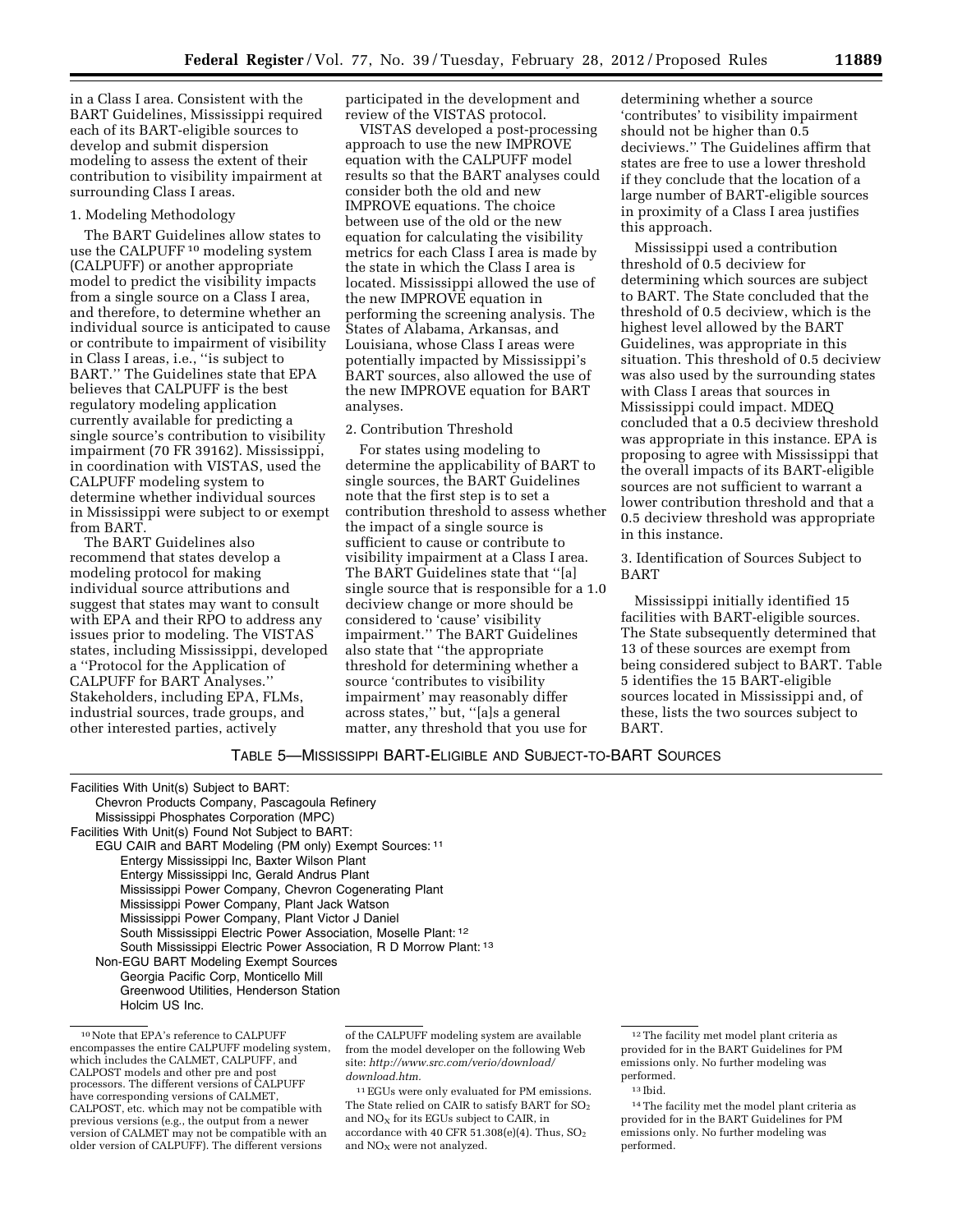TABLE 5—MISSISSIPPI BART-ELIGIBLE AND SUBJECT-TO-BART SOURCES—Continued

International Paper Company, Vicksburg Mill Pursue Energy Corp, Thomasville Gas Plant Terra Mississippi Nitrogen Inc, Yazoo City: 14

Two of the eight non-EGU facilities, Chevron Products Company— Pascagoula Refinery and MPC, were determined to be ''subject to BART'' and were required to perform an engineering analysis, which included an analysis of the five CAA BART factors, their evaluation of potential BART options, and proposed BART determinations. Six of the non-EGU sources demonstrated that they are exempt from being subject to BART. Three of these facilities, Georgia Pacific Corp—Monticello Mill, Holcim US Inc., and International Paper Company—Vicksburg Mill, modeled visibility impacts of less than 0.5 deciview at the affected Class I areas. This modeling involved assessing the visibility impact of emissions of  $NO<sub>X</sub>$ ,  $SO<sub>2</sub>$ , and PM<sub>10</sub> as applicable to individual facilities. The remaining facility, Terra Mississippi Nitrogen Inc. in Yazoo City, met the model plant criteria for exempting out of BART certain BART-eligible sources that share specific characteristics as allowed by EPA's BART Guidelines (70 FR 39163) and no further modeling was required.

All seven BART-eligible EGUs relied on Mississippi's decision to rely upon CAIR emissions limits for  $SO_2$  and  $NO_X$ to satisfy their obligation to comply with BART requirements in accordance with 40 CFR 51.308(e)(4). Therefore, these EGU sources only modeled  $PM_{10}$ emissions. Five of the seven EGUs provided modeling demonstrating that their  $PM_{10}$  emissions do not contribute to visibility impairment in any Class I area. Two of the facilities, South Mississippi Electric Power Association—Moselle Plant and South Mississippi Electric Power Association—R D Morrow Plant, met the model plant criteria in EPA's BART Guidelines (70 FR 39163) based on PM emissions only and no further modeling was required.

Prior to the CAIR remand, the State's reliance on CAIR to satisfy BART for  $NO<sub>X</sub>$  and  $SO<sub>2</sub>$  for affected CAIR EGUs was fully approvable and in accordance with 40 CFR 51.308(e)(4). However, the BART assessments for CAIR EGUs for  $NO<sub>X</sub>$  and  $SO<sub>2</sub>$  and other provisions in this SIP revision are based on CAIR. In a separate action, EPA has proposed a limited disapproval of the Mississippi regional haze SIP because of deficiencies in the State's regional haze SIP submittal arising from the remand by the D.C. Circuit to EPA of CAIR. *See* 

76 FR 82219. Consequently, EPA is not taking action in this notice to address the state's reliance on CAIR to meet certain regional haze requirements, including BART for  $SO_2$  and  $NO_X$ emissions from EGUs.

States such as Mississippi that are subject to the requirements of the Transport Rule trading program only for  $NO<sub>x</sub>$  must still address BART for  $SO<sub>2</sub>$ and other visibility impairing pollutants. *See* 76 FR at 82224. While EPA proposed on December 30, 2011, to issue a FIP to address the deficiencies in Mississippi's SIP associated with the BART requirements for  $NO<sub>x</sub>$  for EGUs based on EPA's proposed revisions to the RHR allowing states to substitute participation in the trading programs under the Transport Rule for sourcespecific BART, EPA did not propose a plan to address the deficiencies associated with the BART requirements for  $SO<sub>2</sub>$  since the Transport Rule does not cover  $SO<sub>2</sub>$  emissions from Mississippi EGUs. Because Mississippi also relied on CAIR in assessing the need for emissions reductions for  $SO<sub>2</sub>$ from EGUs to satisfy BART, the State will have to re-evaluate EGUs with respect to  $SO<sub>2</sub>$  BART requirements. If EPA finalizes the limited disapproval for Mississippi's reliance on CAIR to satisfy the regional haze SIP requirements for  $SO<sub>2</sub>$ , that action will trigger a 24-month clock for EPA to either implement a FIP to address those requirements or approve a revised SIP from the State that addresses  $SO<sub>2</sub>$  BART for its EGUs.

### *C. BART Determinations*

Two BART-eligible non-EGU sources (i.e., Chevron Products Company— Pascagoula Refinery and MPC) had modeled visibility impacts of more than the 0.5 deciview threshold for BART exemption. These two facilities are therefore considered to be subject to BART and, consequently, were required to perform an engineering analysis, which included an analysis of the five CAA BART factors, their evaluation of potential BART options, and proposed BART determinations.

In accordance with the BART Guidelines, to determine the level of control that represents BART for each source, the State first reviewed existing controls on these units to assess whether these constituted the best controls currently available, then

identified what other technically feasible controls are available, and finally, evaluated the technically feasible controls using the five BART statutory factors. The State's evaluations and conclusions, and EPA's assessment, are summarized below.

1. Chevron Products Company— Pascagoula Refinery

The modeled visibility impact resulting from Chevron Refinery's emissions was 3.89 deciview at Breton. As stated in the State's submittal, Chevron has significant emissions reductions planned due to permitted projects that are currently or will soon be underway and to an enforcement consent decree issued June 7, 2005. As a result of ongoing and planned projects, emissions of  $NO<sub>x</sub>$  from BART eligible sources will be reduced from 1,480 pounds per hour (lb/hr) to 521 lb/ hr, SO<sub>2</sub> emissions will be reduced from 3,154 lb/hr to 248 lb/hr, and  $PM_{10}$ emissions will be reduced from 187 lb/ hr to 146 lb/hr.

For SO2, the units affected by the 2005 consent decree emitted 3,032.7 lb/hr daily maximum average from 2001– 2003, which will be reduced by 2,884.3  $lb/hr$  of  $SO<sub>2</sub>$ . The units involved in Chevron's consent decree contribute 96 percent of the  $SO<sub>2</sub>$  emissions for the refinery's BART-eligible sources. The consent decree will reduce  $NO<sub>X</sub>$  by 960 lb/hr and  $PM_{10}$  by 41 lb/hr with a modeled visibility improvement of 2.99 deciview at Breton.

Mississippi evaluated three additional control options, two affecting specific  $NO<sub>x</sub>$  generating units and one for additional  $SO<sub>2</sub>$  control. The first option (Option 1) was to install ultra-low  $NO<sub>X</sub>$ burners (ULNB) on three of the largest emissions units. These units are the Crude Unit 1 Vacuum Furnace (F–1102), the Crude Unit 1 Atmospheric Furnace (F–1101), and the Rheniformer I Reactor Furnaces (F–1501/2/3). This option could reduce  $NO<sub>X</sub>$  emissions from these sources from 139 lb/hr to 38 lb/hr, a reduction of 101 lb/hr, and total refinery BART-eligible source  $NO<sub>X</sub>$  emissions would be reduced by 17 percent from the currently planned future emissions.

The second option (Option 2) was to also install ULNB in the Hydrogen Plant No. 2 (F–6410) process heater. This source has a relatively high  $NO<sub>x</sub>$ emissions rate before control on a lb/hr basis. However, the combustion air for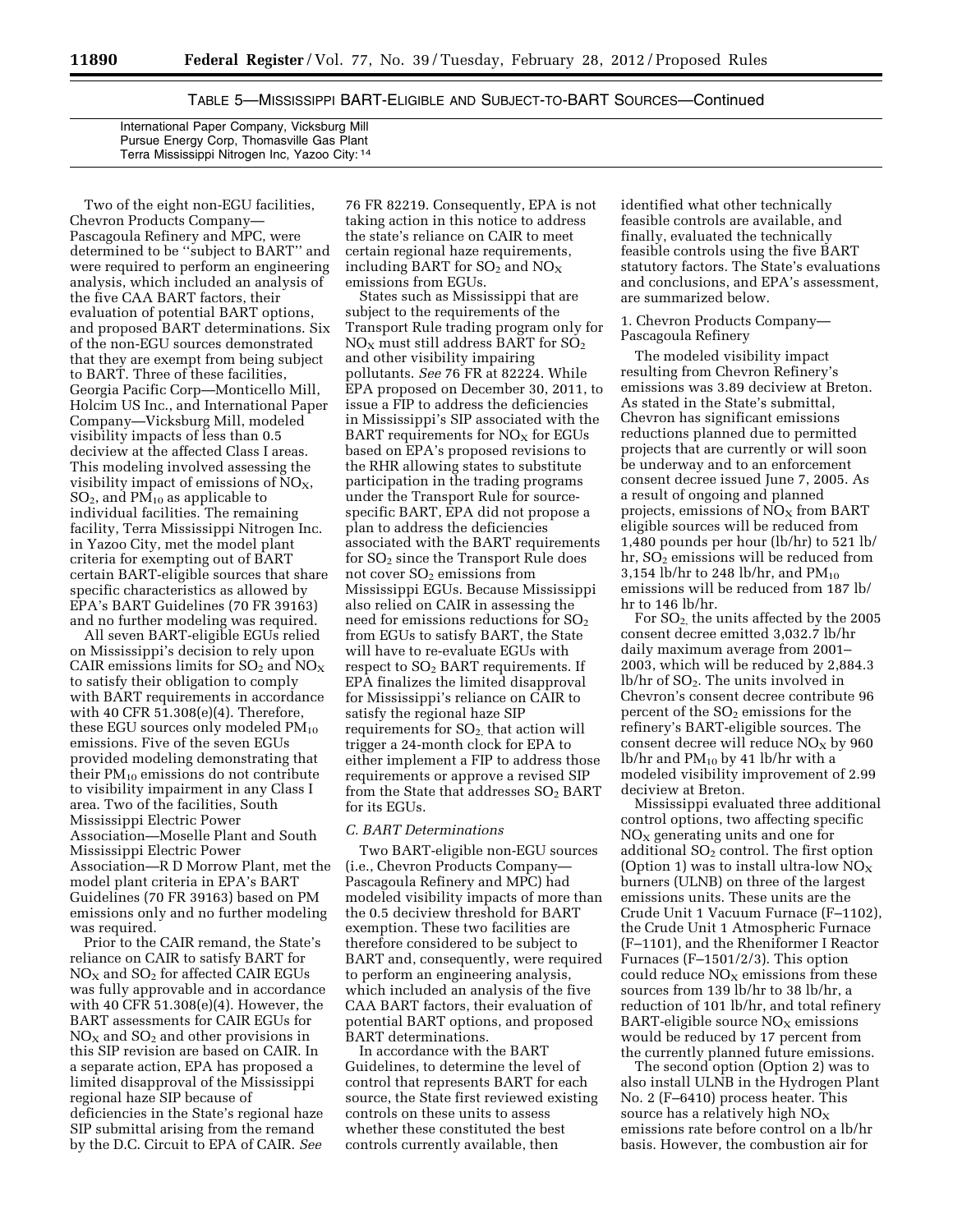this process heater is the flue gas from the associated gas turbine. The ULNBs would only control  $NO<sub>X</sub>$  formed in the furnace. Therefore, the estimated  $NO<sub>X</sub>$ emissions reduction is 50 percent. This option would reduce  $NO<sub>x</sub>$  emissions from this source from 148 lb/hr to 74 lb/ hr, a reduction of 74 lb/hr. By installing ULNB in the two crude units, Rhenformer I and the hydrogen plant, total refinery BART-eligible source  $NO<sub>X</sub>$ emissions could be reduced by 31 percent from the currently planned future emissions. All the other  $NO<sub>x</sub>$ sources have relatively small emissions.

A third option (Option 3) considered to reduce  $SO<sub>2</sub>$  emissions is to decrease the sulfur content of the refinery fuel gas. Currently, the hydrogen sulfide  $(H<sub>2</sub>S)$  content of the refinery fuel gas is controlled to approximately 50 part per million by volume (ppmv), which is well below the New Source Performance Standard emissions limit of 162 ppmv of  $H_2S$ . However, the refinery fuel gas also contains approximately 100 ppmv of non-H2S sulfur compounds such as various mercaptans. The Merox process could be used to reduce the mercaptan content of the refinery fuel gas. In this process, the mercaptans are removed with caustic-containing Merox catalyst. Mercaptans in the rich caustic are oxidized with air to disulfides that are decanted. The regenerated caustic is recycled. For this analysis, 90 percent control of mercaptans was assumed. This option would reduce  $SO<sub>2</sub>$ emissions from 248 lb/hr to 189 lb/hr.

For PM10, MDEQ determined that there are no available additional controls for refinery fuel gas combustion. Most of the other remaining BART  $PM_{10}$  emissions are refinery fuel gas combustion emissions, which comprise a small fraction of the facility's total BART  $PM_{10}$  emissions.

Capital costs range from \$8.6 million for Option 1 to \$40.6 million for Option 3. Annual operating costs range from \$1.3 million per year (yr) to \$5.9 million/yr. Future emissions controls already planned will reduce the number of days greater than 1.0 deciview at Breton from 58 days to 71 days to only one to five days, depending upon the year modeled. Similar results for the eighth highest delta deciview show a reduction from a range of 2.9 deciviews to 3.9 deciviews for the baseline case to only 0.7 deciview to 0.9 deciview for the future planned case. The additional emissions reductions from the three control options beyond the already planned emissions reductions will provide only very small additional visibility improvements, ranging from 0.043 deciview for Option 1 to 0.16 deciview for Option 3. For each option,

the total cost effectiveness and incremental cost effectiveness exceed \$29 million/deciview. Mississippi determined that these further reductions would be very costly without significant visibility improvement. Therefore, MDEQ determined that these options are not BART due to the high cost for small visibility gains. Mississippi has determined that the emissions controls and resulting reductions from the consent decree constitute BART.

# 2. MPC

On November 9, 2010, MPC was issued a Permit to Construct Air Emissions Equipment that included Best Available Control Technology (BACT) emissions limits for  $SO<sub>2</sub>$  and sulfuric acid mist  $(H_2SO_4)$ . With this project, MPC is making many upgrades, including replacing the absorption towers, installing new economizers and new superheaters, replacing duct work and piping, relocating new or refurbished acid coolers (i.e., heat exchangers), repairing the cooling tower, and replacing the vanadium catalyst with cesium catalyst in the third and fourth converter passes. These upgrades will not result in increased sulfuric acid production capacity, which is currently permitted at 1,800 tons per day per sulfuric acid plant, but should allow for significant decreases in down-time due to more reliable operation of the plants. This will result in an actual-to-potential increase in tons per year (tpy) of  $SO_2$ ; however, the project will result in greater emissions controls and lower permitted short-term and annual emissions for both pollutants.

BACT for  $SO<sub>2</sub>$  was determined to be the replacement of vanadium catalyst with cesium catalyst in the third and fourth converter passes. The permitted  $SO<sub>2</sub>$  limit is 3.0 pounds (lb) of  $SO<sub>2</sub>$  per ton of sulfuric acid produced, not to exceed 225 lb/hr  $SO_2$  and 1,700 tpy  $SO_2$ . MDEQ considers this emissions limit appropriate as meeting BART for this source.

BACT for  $H<sub>2</sub>SO<sub>4</sub>$  was determined to be the installation of vertical tube mist eliminators in the interpass absorption tower. The final absorption tower already has these mist eliminators installed. MPC is also replacing the economizer prior to the final absorption tower with a larger one which will have the effect of lowering the exhaust gas temperature and thus, reducing  $H<sub>2</sub>SO<sub>4</sub>$ emissions. The permitted  $H_2SO_4$  limit is 0.10 lb  $H<sub>2</sub>SO<sub>4</sub>$  per ton of sulfuric acid produced, not to exceed 7.5 lb/hr  $H<sub>2</sub>SO<sub>4</sub>$ and 32.85 tpy H2SO4. MDEQ considers this emissions limit appropriate as meeting BART for this source.

#### 3. EPA Assessment

EPA proposes to agree with Mississippi's analyses and conclusions for the two BART-subject EGU sources described above. EPA has reviewed the State's analyses and proposes to conclude that they were conducted in a manner that is consistent with EPA's BART Guidelines and EPA's *Air Pollution Control Cost Manual* (*[http://](http://www.epa.gov/ttncatc1/products.html#cccinfo) [www.epa.gov/ttncatc1/products.html#](http://www.epa.gov/ttncatc1/products.html#cccinfo) [cccinfo](http://www.epa.gov/ttncatc1/products.html#cccinfo)*). While lower emissions limits have been determined to be BACT for sulfuric acid plants at other facilities, both BACT and BART are case-by-case determinations. The BACT analysis appropriately documented that the limited additional capacities and configuration of catalyst beds for MPC's facility limited its ability to achieve reductions similar to those achieved at other facilities.

#### 4. Enforceability of Emissions Limits

The BART determinations for each of the facilities discussed above and the resulting emissions limits are adopted by Mississippi into the State's regional haze SIP submittal. The limits are also in consent decrees and will be included in the facilities' title V permits. A copy of the consent decree for Chevron Products Company—Pascagoula Refinery was included in Appendix L of the Mississippi regional haze submittal for informational purposes. A copy of the construction permit issued for MPC on November 9, 2010, was included in Mississippi's supplemental submittal of May 9, 2011, for informational purposes.

## *C. Coordination of RAVI and Regional Haze Requirements*

EPA's visibility regulations direct states to coordinate their RAVI LTS and monitoring provisions with those for regional haze, as explained in sections III.F and III.G of this action. Under EPA's RAVI regulations, the RAVI portion of a state SIP must address any integral vistas identified by the FLMs pursuant to 40 CFR 51.304. An *integral vista* is defined in 40 CFR 51.301 as a ''view perceived from within the mandatory Class I Federal area of a specific landmark or panorama located outside the boundary of the mandatory Class I Federal area.'' Visibility in any mandatory Class I area includes any integral vista associated with that area. Since there are no Class I areas in Mississippi, no integral vistas in Mississippi have been identified. In addition, none of its sources are affected by the RAVI provisions. Thus, the Mississippi regional haze SIP submittal does not explicitly address the two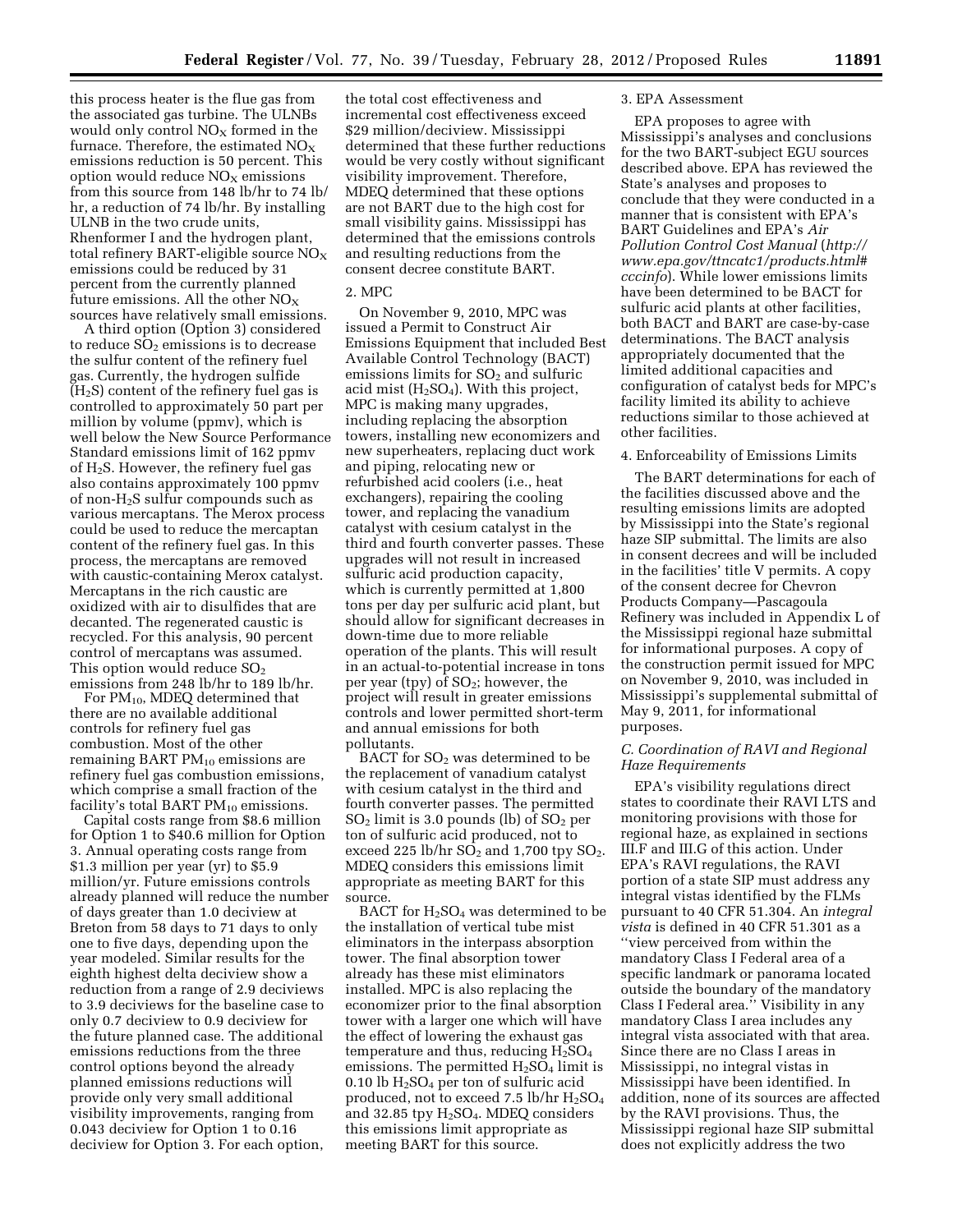requirements regarding coordination of the regional haze with the RAVI LTS and monitoring provisions.

In the State's submittal, MDEQ updated its visibility monitoring program and developed a LTS to address regional haze. Also in this submittal, MDEQ affirmed its commitment to complete items required in the future under EPA's RHR. Specifically, MDEQ made a commitment to review and revise its regional haze implementation plan and submit a plan revision to EPA by July 31, 2018, and every 10 years thereafter. *See* 40 CFR 51.308(f). In accordance with the requirements listed in 40 CFR 51.308(g) of EPA's regional haze regulations and 40 CFR 51.306(c) of the RAVI LTS regulations, MDEQ made a commitment to submit a report to EPA on progress towards the RPGs for each mandatory Class I area located outside Mississippi which may be affected by emissions from within Mississippi. The progress report is required to be in the form of a SIP revision and is due every five years following the initial submittal of the regional haze SIP. Consistent with EPA's monitoring regulations for RAVI and regional haze, Mississippi will rely on the IMPROVE network for compliance purposes, in addition to any RAVI monitoring that may be needed in the future. *See* 40 CFR 51.305, 40 CFR 51.308(d)(4). Since there are no Class I areas in Mississippi, the State also commits to ongoing consultation with the FLMs throughout the implementation process, including annual discussion of the implementation process and the most recent IMPROVE monitoring data and VIEWS data.

## *D. Monitoring Strategy and Other Implementation Plan Requirements*

The primary monitoring network for regional haze in Mississippi is the IMPROVE network. There are currently no IMPROVE sites in Mississippi, since it has no Class I areas. In the submittal, Mississippi states its intention to continue to consult with the FLM annually on monitoring data from the IMPROVE network for Class I areas in adjacent states that might be affected by Mississippi sources.

Data produced by the IMPROVE monitoring network will be used nearly continuously for preparing the five-year progress reports and the 10-year SIP revisions, each of which relies on analysis of the preceding five years of data. The Visibility Information Exchange Web System (VIEWS) Web site has been maintained by VISTAS and the other RPOs to provide ready access to the IMPROVE data and data

analysis tools. Mississippi is encouraging VISTAS and the other RPOs to maintain the VIEWS or a similar data management system to facilitate analysis of the IMPROVE data.

#### *E. Consultation With States and FLMs*

#### 1. Consultation With Other States

In December 2006 and in May 2007, the State Air Directors from the VISTAS states held formal interstate consultation meetings. The purpose of the meetings was to discuss the methodology proposed by VISTAS for identifying sources to evaluate for reasonable progress. The states invited FLM and EPA representatives to participate and to provide additional feedback. The Directors discussed the results of analyses showing contributions to visibility impairment from states to each of the Class I areas in the VISTAS region.

Mississippi received letters from Louisiana and Alabama transmitting prehearing drafts of their regional haze SIPs. MDEQ concurred on the RPGs for the Breton and Sipsey Class I areas, and committed to continue collaboration with these states in the preparation of future VISTAS studies and analyses and in addressing regional haze issues in future implementation periods. EPA proposes to find that Mississippi has adequately addressed the consultation requirements in the RHR and appropriately documented its consultation with other states in its SIP submittal.

## 2. Consultation With the FLMs

Through the VISTAS RPO, Mississippi and the nine other member states worked extensively with the FLMs from the U.S. Departments of the Interior and Agriculture to develop technical analyses that support the regional haze SIPs for the VISTAS states.

MDEQ received comments from the U.S. Forestry Service (USFS) and the U.S. Fish and Wildlife Service (USFWS) on the State's draft regional haze SIP dated January 10, 2008. Appendix O of the September 22, 2008, Mississippi regional haze SIP submittal includes a summary of the comments from the FLMs. Most of the comments were requesting additional information or discussion on various topics which were taken into consideration and, for the most part, included in the final September 2008 SIP submittal. The FLMs provided comments about including in the SIP submittal discussions on natural background, uniform rate of progress, and RPGs for nearby Class I areas in other states. This

information was not included because Mississippi believes that is not necessary or appropriate to present this information as part of the Mississippi regional haze SIP.

On March 3, 2011, the USFWS also provided comments on the draft supplemental SIP submittal, including USFWS' views on BART for MPC and its concerns that Louisiana's methodology for prioritizing sources for potential reasonable progress control evaluation did not include Mississippi's DuPont DeLisle facility. MDEQ considered these comments in making its final determinations.

## *F. Periodic SIP revisions and Five-Year Progress Reports*

As also summarized in section IV.C of this action, consistent with 40 CFR 51.308(g), MDEQ affirmed its commitment to submitting a progress report in the form of a SIP revision to EPA every five years following this initial submittal of the Mississippi regional haze SIP. The report will evaluate the progress made towards the RPGs for the mandatory Class I areas located outside Mississippi which may be affected by emissions from within Mississippi. Mississippi also offered recommendations for several technical improvements that, as funding allows, can support the State's next LTS.

If another state's regional haze SIP identifies that Mississippi's SIP needs to be supplemented or modified, and if, after appropriate consultation Mississippi agrees, today's action may be revisited, or additional information and/or changes will be addressed in the five-year progress report SIP revision.

#### **V. What action is EPA taking?**

EPA is proposing a limited approval of revisions to the Mississippi SIP submitted by the State of Mississippi on September 22, 2008, and May 9, 2011, as meeting some of the applicable regional haze requirements as set forth in sections 169A and 169B of the CAA and in 40 CFR 51.300–308, as described previously in this action.

## **VI. Statutory and Executive Order Reviews**

## *A. Executive Order 12866, Regulatory Planning and Review*

The Office of Management and Budget (OMB) has exempted this regulatory action from Executive Order 12866, entitled ''Regulatory Planning and Review.''

#### *B. Paperwork Reduction Act*

Under the Paperwork Reduction Act, 44 U.S.C. 3501 et seq., OMB must approve all ''collections of information''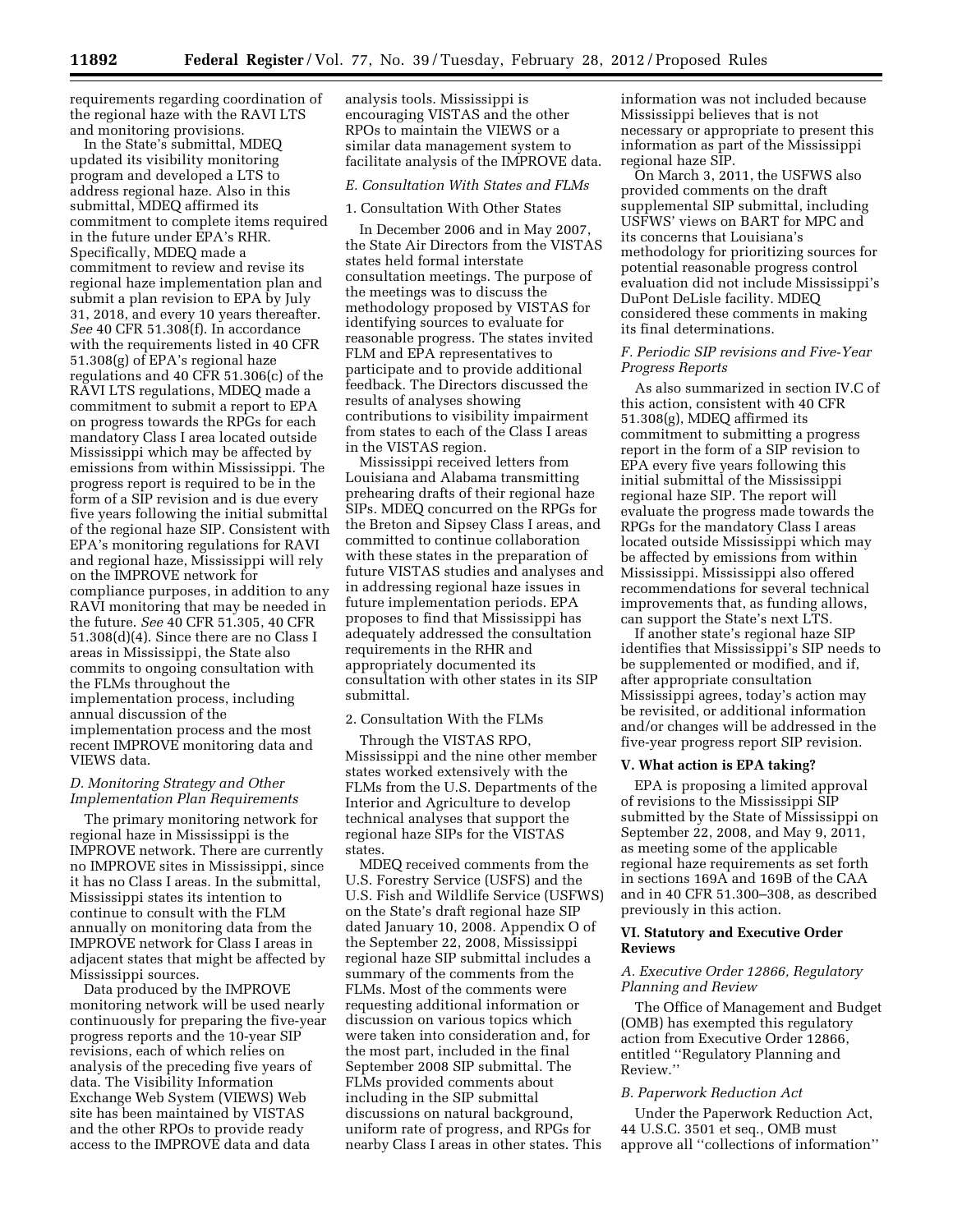by EPA. The Act defines ''collection of information'' as a requirement for answers to \* \* \* identical reporting or recordkeeping requirements imposed on ten or more persons \* \* \*. 44 U.S.C. 3502(3)(A). The Paperwork Reduction Act does not apply to this action.

## *C. Regulatory Flexibility Act (RFA)*

The RFA generally requires an agency to conduct a regulatory flexibility analysis of any rule subject to notice and comment rulemaking requirements unless the agency certifies that the rule will not have a significant economic impact on a substantial number of small entities. Small entities include small businesses, small not-for-profit enterprises, and small governmental jurisdictions.

This rule will not have a significant impact on a substantial number of small entities because SIP approvals under section 110 and subchapter I, part D of the CAA do not create any new requirements but simply approve requirements that the State is already imposing. Therefore, because the Federal SIP approval does not create any new requirements, I certify that this action will not have a significant economic impact on a substantial number of small entities.

Moreover, due to the nature of the Federal-state relationship under the CAA, preparation of a flexibility analysis would constitute Federal inquiry into the economic reasonableness of state action. The CAA forbids EPA to base its actions concerning SIPs on such grounds. *Union Electric Co.,* v. *EPA,* 427 U.S. 246, 255–66 (1976); 42 U.S.C. 7410(a)(2).

#### *D. Unfunded Mandates Reform Act*

Under sections 202 of the Unfunded Mandates Reform Act of 1995 (''Unfunded Mandates Act''), signed into law on March 22, 1995, EPA must prepare a budgetary impact statement to accompany any proposed or final rule that includes a Federal mandate that may result in estimated costs to State, local, or tribal governments in the aggregate, or to the private sector, of \$100 million or more. Under section 205, EPA must select the most costeffective and least burdensome alternative that achieves the objectives of the rule and is consistent with statutory requirements. Section 203 requires EPA to establish a plan for informing and advising any small governments that may be significantly or uniquely impacted by the rule.

EPA has determined that today's proposal does not include a federal mandate that may result in estimated

costs of \$100 million or more to either state, local, or tribal governments in the aggregate, or to the private sector. This Federal action proposes to approve preexisting requirements under State or local law, and imposes no new requirements. Accordingly, no additional costs to State, local, or tribal governments, or to the private sector, result from this action.

#### *E. Executive Order 13132, Federalism*

*Federalism* (64 FR 43255, August 10, 1999) revokes and replaces Executive Orders 12612 (Federalism) and 12875 (Enhancing the Intergovernmental Partnership). Executive Order 13132 requires EPA to develop an accountable process to ensure ''meaningful and timely input by State and local officials in the development of regulatory policies that have Federalism implications.'' ''Policies that have Federalism implications'' is defined in the Executive Order to include regulations that have ''substantial direct effects on the states, on the relationship between the national government and the states, or on the distribution of power and responsibilities among the various levels of government.'' Under Executive Order 13132, EPA may not issue a regulation that has Federalism implications, that imposes substantial direct compliance costs, and that is not required by statute, unless the Federal government provides the funds necessary to pay the direct compliance costs incurred by state and local governments, or EPA consults with state and local officials early in the process of developing the proposed regulation. EPA also may not issue a regulation that has Federalism implications and that preempts state law unless the Agency consults with state and local officials early in the process of developing the proposed regulation.

This rule will not have substantial direct effects on the states, on the relationship between the national government and the states, or on the distribution of power and responsibilities among the various levels of government, as specified in Executive Order 13132, because it merely approves a state rule implementing a Federal standard, and does not alter the relationship or the distribution of power and responsibilities established in the CAA. Thus, the requirements of section 6 of the Executive Order do not apply to this rule.

# *F. Executive Order 13175, Coordination With Indian Tribal Governments*

Executive Order 13175, entitled ''Consultation and Coordination with Indian Tribal Governments'' (65 FR 67249, November 9, 2000), requires EPA to develop an accountable process to ensure ''meaningful and timely input by tribal officials in the development of regulatory policies that have tribal implications.'' This proposed rule does not have tribal implications, as specified in Executive Order 13175. It will not have substantial direct effects on tribal governments. Thus, Executive Order 13175 does not apply to this rule. EPA specifically solicits additional comment on this proposed rule from tribal officials.

## *G. Executive Order 13045, Protection of Children From Environmental Health Risks and Safety Risks*

*Protection of Children from Environmental Health Risks and Safety Risks* (62 FR 19885, April 23, 1997), applies to any rule that: (1) Is determined to be ''economically significant'' as defined under Executive Order 12866, and (2) concerns an environmental health or safety risk that EPA has reason to believe may have a disproportionate effect on children. If the regulatory action meets both criteria, the Agency must evaluate the environmental health or safety effects of the planned rule on children, and explain why the planned regulation is preferable to other potentially effective and reasonably feasible alternatives considered by the Agency.

This rule is not subject to Executive Order 13045 because it does not involve decisions intended to mitigate environmental health or safety risks.

# *H. Executive Order 13211, Actions That Significantly Affect Energy Supply, Distribution, or Use*

This rule is not subject to Executive Order 13211, ''Actions Concerning Regulations That Significantly Affect Energy Supply, Distribution, or Use'' (66 FR 28355, May 22, 2001) because it is not a significant regulatory action under Executive Order 12866.

# *I. National Technology Transfer and Advancement Act (NTTAA)*

Section 12 of the NTTAA of 1995 requires Federal agencies to evaluate existing technical standards when developing a new regulation. To comply with NTTAA, EPA must consider and use ''voluntary consensus standards'' (VCS) if available and applicable when developing programs and policies unless doing so would be inconsistent with applicable law or otherwise impractical.

EPA believes that VCS are inapplicable to this action. Today's action does not require the public to